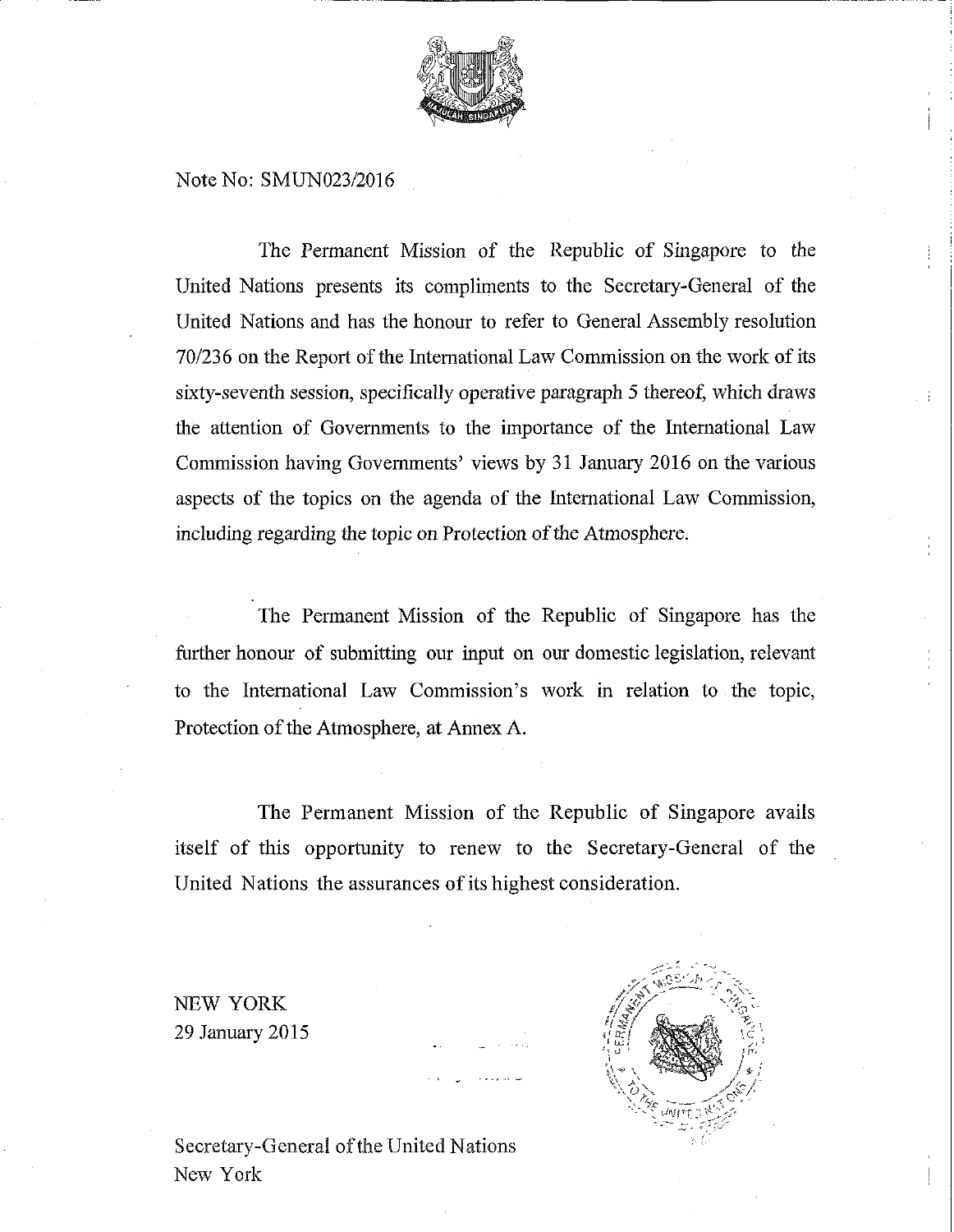# **TOPIC: PROTECTION OF THE ATMOSPHERE – INFORMATION ON DOMESTIC LEGISLATION OF SINGAPORE – TRANSBOUNDARY HAZE POLLUTION ACT 2014**

1. In paragraph 24 of the Report of the International Law Commission of its  $67<sup>th</sup>$ session (A/70/10), the Commission considers as still relevant its requests to States to provide information on domestic legislation and judicial decisions of domestic courts relevant to its work in relation to the *Protection of the Atmosphere* topic.

2. Singapore hereby submits for consideration by the Commission information on its recently enacted Transboundary Haze Pollution Act 2014 ("**THPA**"), as an instance of domestic legislation relevant to the ILC's work on this topic. The text of the THPA is annexed to this document (see **Annex**).

#### **Background**

3. Transboundary haze pollution has been a perennial problem in the Southeast Asia region for the past two or more decades. The root of this problem is misaligned commercial interests, which lead companies to burn forests and otherwise engage in unsustainable degradation of land in order to maximise short-term profits. Forest burning in this manner and the resulting air pollution is a grave problem because of the far-reaching implications on human health and safety, forest resources, wetlands, biological diversity and global warming. From the point of view of human health and safety, the immediate victims and those who have suffered the most are the local and indigenous people living in and directly adjacent to forests that are being burnt. Transboundary haze pollution also poses a real and significant problem to the health and economies of other neighbouring populations, including Singapore.

4. Given that transboundary haze pollution is a negative externality, the Transboundary Haze Pollution Act (THPA) was enacted to regulate behaviour directly. This is an application of the principle of *sic utere tuo ut alienum non laedas* (use your own property so as not to injure that of another). Given the strong economic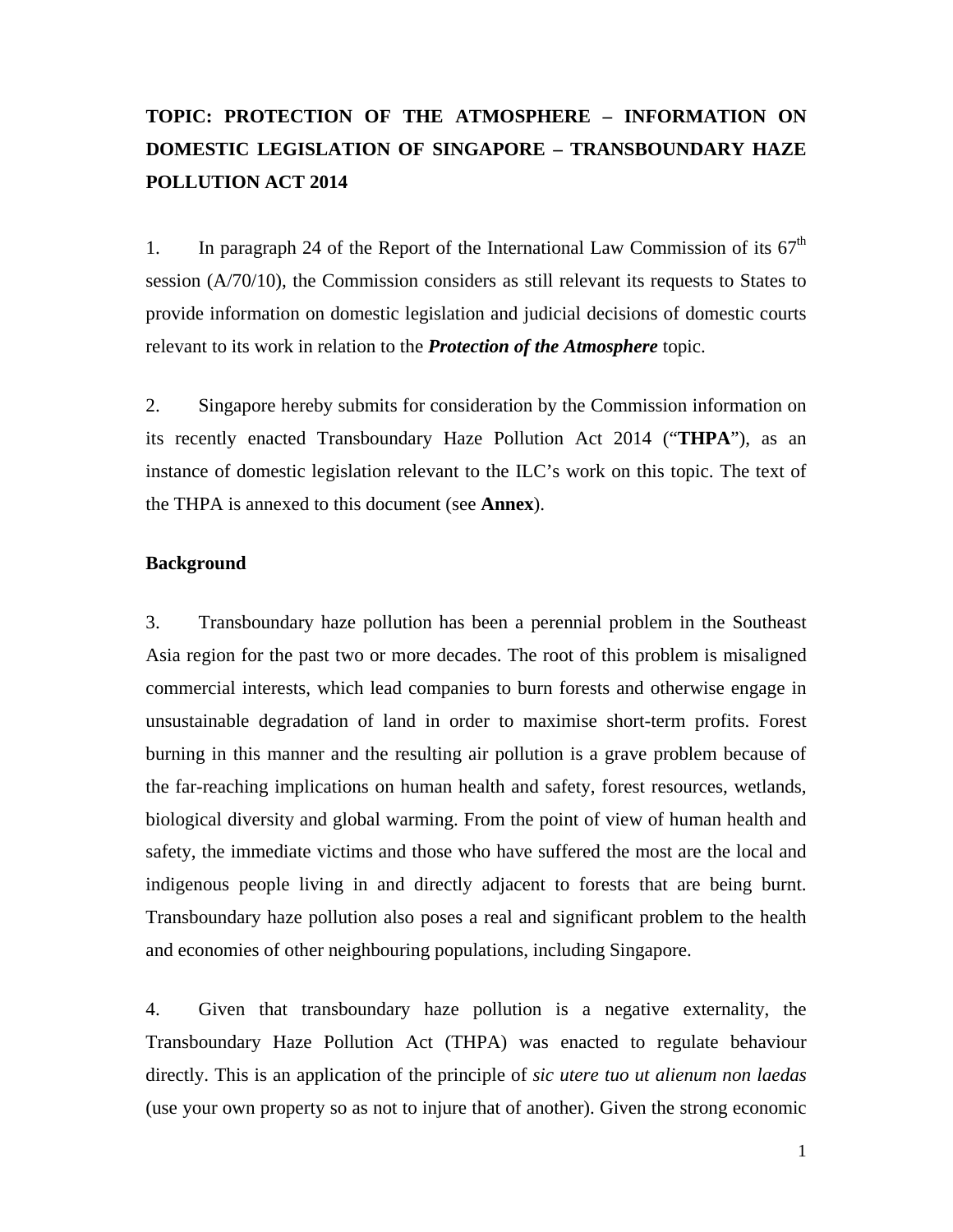incentives for companies to adopt the cheapest methods of clearing land for plantations, the Act is intended to tilt the playing field in favour of companies that adopt environmentally sustainable land-clearing practices that do not result in a degradation of the atmosphere. The THPA seeks to deter errant companies by holding them accountable for the environmental and health impacts of their actions.

5. In dealing with the transboundary haze, Singapore recognises that there is no single pathway to resolving what is clearly a multi-faceted problem. Instead, it is essential to strengthen co-operation among countries involved. In keeping with the principle of international co-operation, the THPA is not intended to *supplant* the laws and enforcement actions of other countries; rather, the intention is to *complement* the efforts of other countries to hold companies to account.

#### **Objectives of the Transboundary Haze Pollution Act**

6. The THPA, which entered into effect in September 2014, has the following objectives:

- a. To criminalise conduct or activities that cause or contribute to haze pollution in Singapore. The penalty for the offence is a fine not exceeding \$100,000 for every day or part thereof that there is haze pollution in Singapore resulting from that entity's conduct. The maximum aggregate fine that can be imposed under this provision is capped at \$2 million. The fine's per-day formula is intended to disincentivise an entity from continuing its errant conduct and to incentivise it to put out any fires within its control at the earliest possible time so as to mitigate the adverse impact any prolonged haze might bring.
- b. To establish statutory duties in relation to conduct or activities that cause or contribute to haze pollution in Singapore. A breach of any of these statutory duties, which results in personal injury, disease, incapacity, death, damage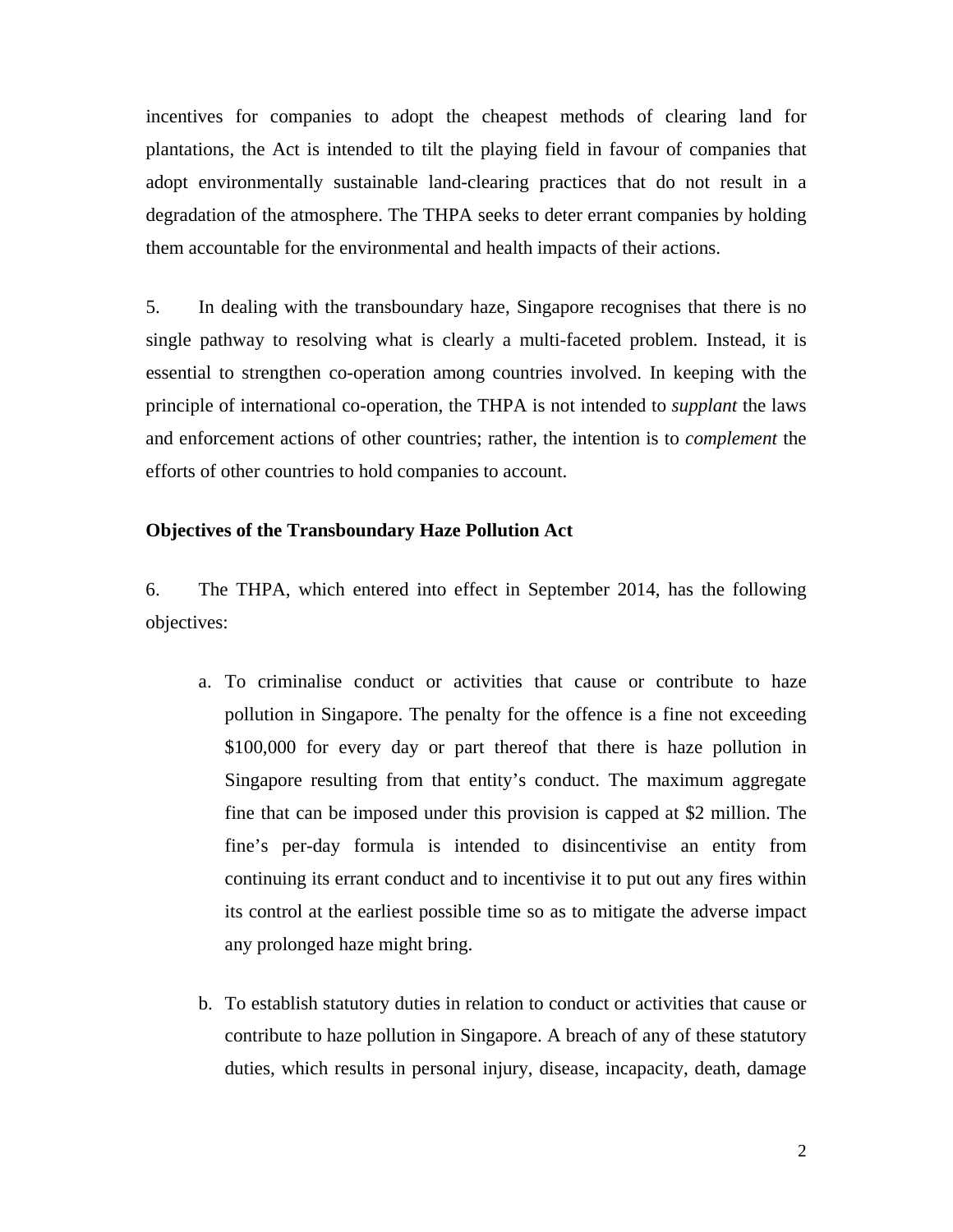to property, or economic loss in Singapore, gives rise to a right of action in Singapore against the entity responsible for that breach.

c. To establish a liability regime, under which responsible companies or their officers can be made liable to pay compensation for harm to any person, property or the environment in Singapore.

7. Between 10 September 2015 and 28 October 2015, there were ten events of haze pollution in Singapore (see the definition of such an event at paragraph 9 below), but no prosecutions or civil actions have yet been brought under the THPA.

#### **Notable Information**

8. The following aspects of the THPA are of particular relevance or interest.

9. **Definitional issues.** The following definitions set out in the THPA were designed to ensure that liability is appropriately scoped:

- a. The term "*haze pollution in Singapore*" is defined as *pollution* of the environment in Singapore comprising any *poor air quality episode* involving smoke from any land or forest fire wholly outside Singapore.
- b. The term "*pollution*" is defined to mean a wide-scale direct or indirect alteration of the environment:
	- i. to its detriment or degradation or potential detriment or degradation; or
	- ii. to the detriment or potential detriment of its use or other environmental value.
- c. A *poor air quality episode* occurs when: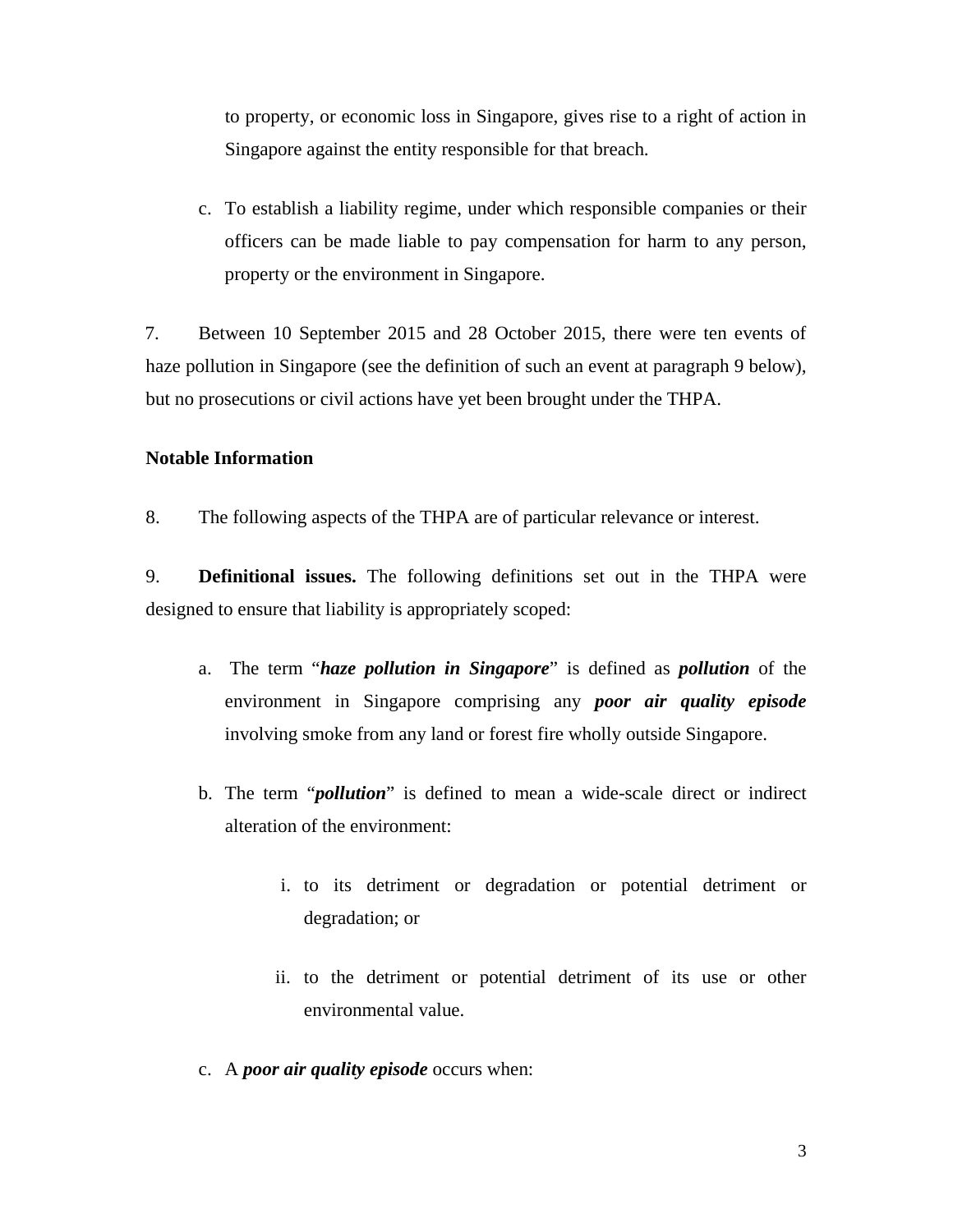- i. the air quality index for any part of Singapore reaches a PSI (pollutant standards index) of 101 or higher due to  $PM_{2.5}^{-1}$ ; and
- ii. for the next 24 hours or longer, the air quality index for the same part or any other part of Singapore remains at or reaches that level or higher.

10. **Territorial reach.** The Act is designed to apply to conduct that causes or contributes to transboundary haze pollution in Singapore, even when done by entities with no geographical or other connection to Singapore.

11. **Criminal responsibility.** Operationally, the clearing of land for commercial use is often done by subsidiary entities or other persons under the control of a primary actor. Taking account of these realities, in addition to actual conduct, the following activities potentially attract criminal responsibility if they cause or contribute to haze pollution in Singapore:

- a. condoning, i.e. failing to prevent or mitigate, any conduct by another entity or individual which causes or contributes to any haze pollution in Singapore; and
- b. participating in the management of a second entity, which owns or occupies any land situated outside Singapore, and which has engaged in conduct or the condoning of conduct that causes or contributes to haze pollution in Singapore.

12. **Preventive measures notice.** The THPA empowers the Singapore Government to issue a preventive measures notice to any entity that is directly or indirectly involved in any conduct which is causing or contributing to, or is likely to cause or contribute to, any haze pollution in Singapore. A preventive measures notice is a

<sup>&</sup>lt;sup>1</sup> Particulate matter, or PM, is the term for particles found in the air, including dust, dirt, soot, smoke, and liquid droplets. Particles less than 2.5 micrometres in diameter are referred to as  $PM_{2.5}$  and are believed to pose health risks as they can lodge deeply into the lungs.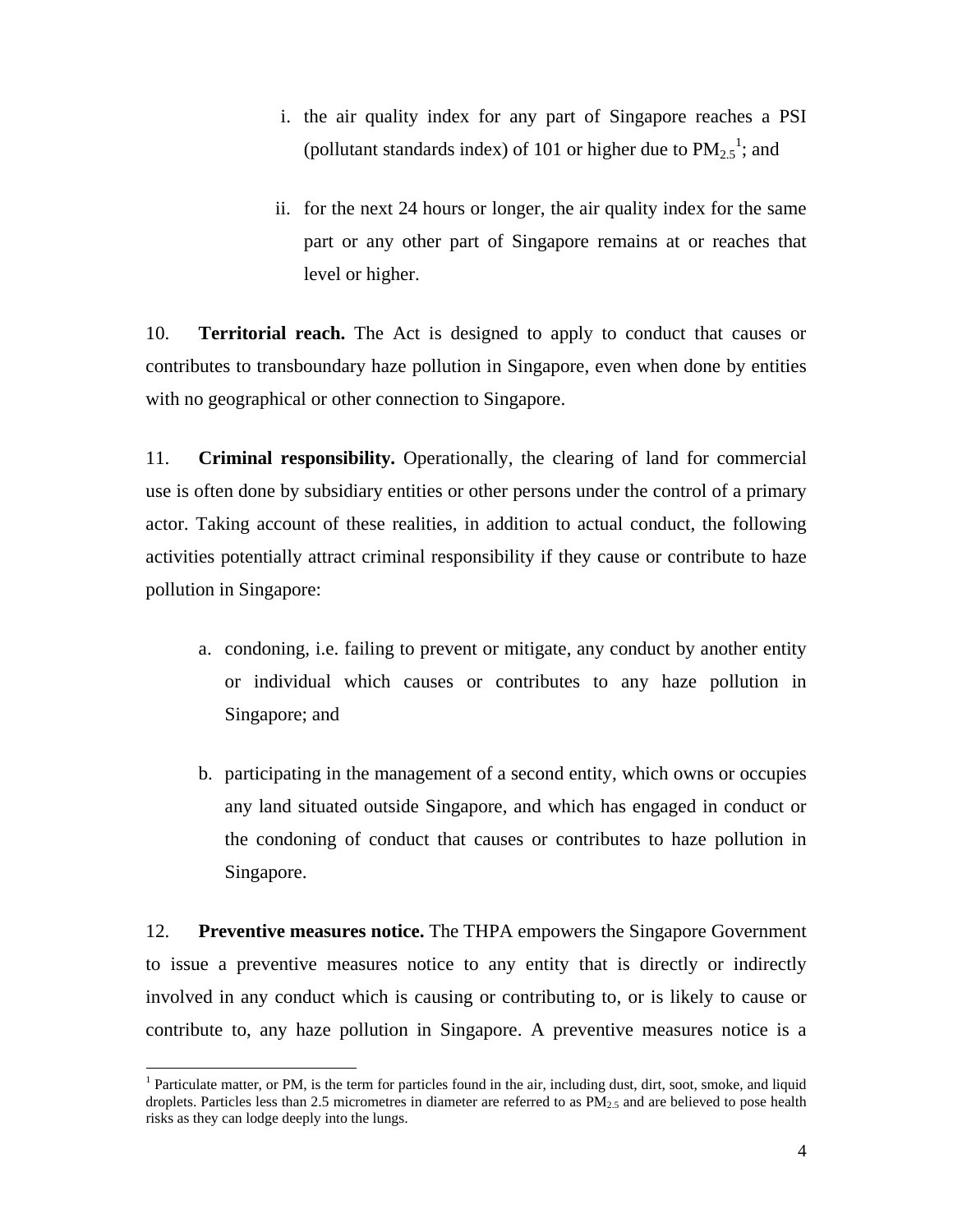request in writing to an entity requiring it to do or refrain from doing anything specified in the notice for the purpose of preventing, reducing or controlling any haze pollution in Singapore. Failure to comply with the preventive measures notice attracts an additional fine for every day that the entity failed to comply with the preventive measures notice. During the haze pollution events described at paragraph 7 above, Preventive Measures Notices were sent to six companies requesting that they (i) deploy fire-fighting personnel, (ii) discontinue burning activities, and (iii) develop plans to extinguish fires and prevent their recurrence.

13. **Presumptions.** Section 8 of the THPA establishes rebuttable presumptions to ensure the operability of the liability-creating provisions. The following are some examples:

- a. The use of satellite and other meteorological information to establish that particular fires have caused or contributed to haze pollution in Singapore;
- b. Owners or occupiers of land outside Singapore are presumed to be responsible for conduct occurring on that land, which causes or contributes to haze pollution in Singapore; and
- c. Presumptions relating to ownership or occupation of land based on maps obtained from prescribed sources.

The presumptions described in (a) and (b) above are to address the problem described in paragraph 57 of the Special Rapporteur's Second Report on the protection of the atmosphere (A/CN.4/681), relating to the difficulty in establishing the physical link between the cause (activity) and the effect (harm), because of the widespread and cumulative character of their effects.

14. **Defences.** Section 7 of the THPA provides for statutory defences that enable a person to avoid civil or criminal liability. For example, a person may avoid liability by showing that the offending conduct was done by any other person acting without the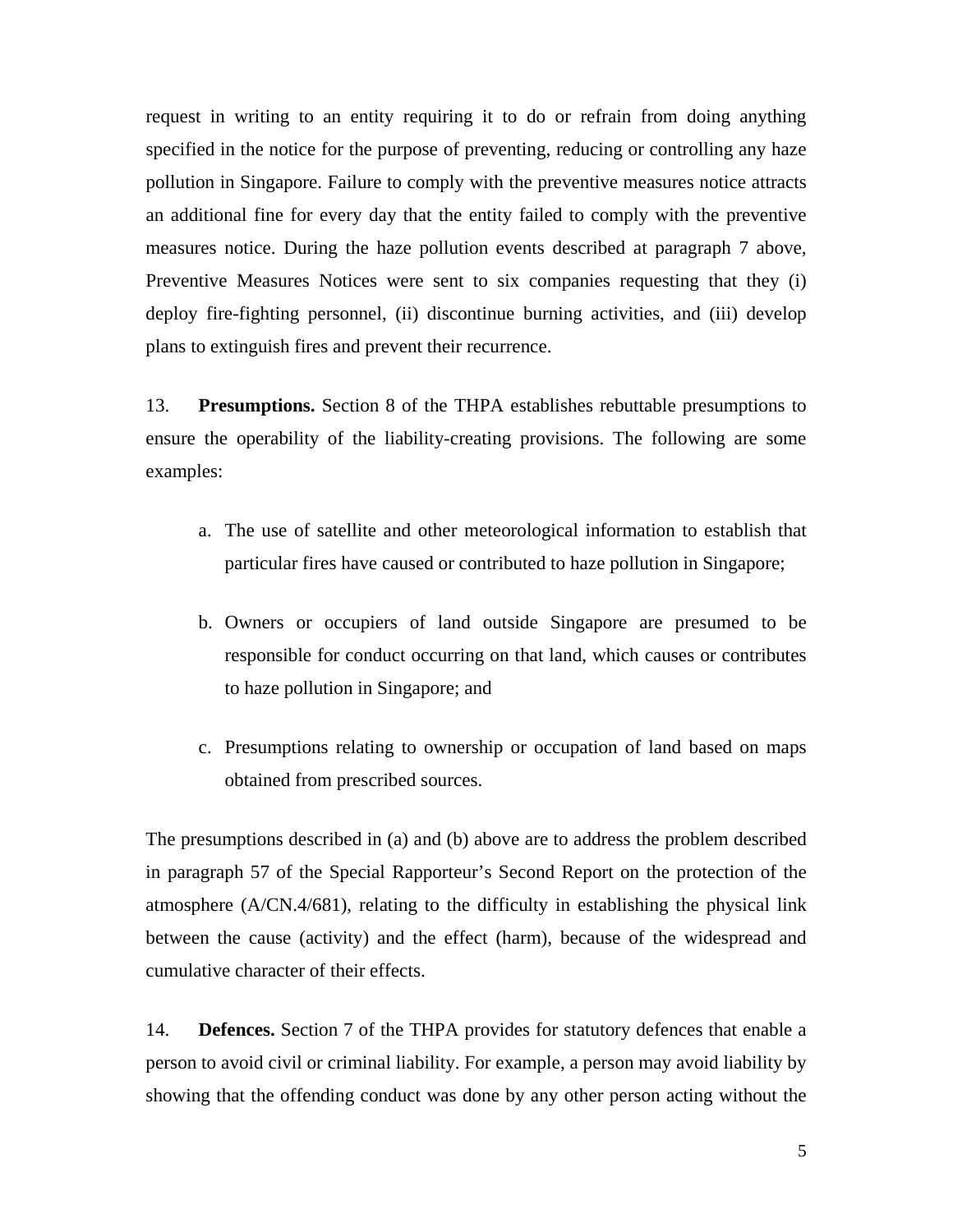accused's or defendant's knowledge or consent, or contrary to the accused's or defendant's wishes or instructions, except in certain limited circumstances, such as when the other person is an employee or agent of the defendant. Demonstrating that haze pollution in Singapore was caused solely by (*a*) a grave natural disaster or phenomenon; or (*b*) an act of war, would also allow a person to avoid liability.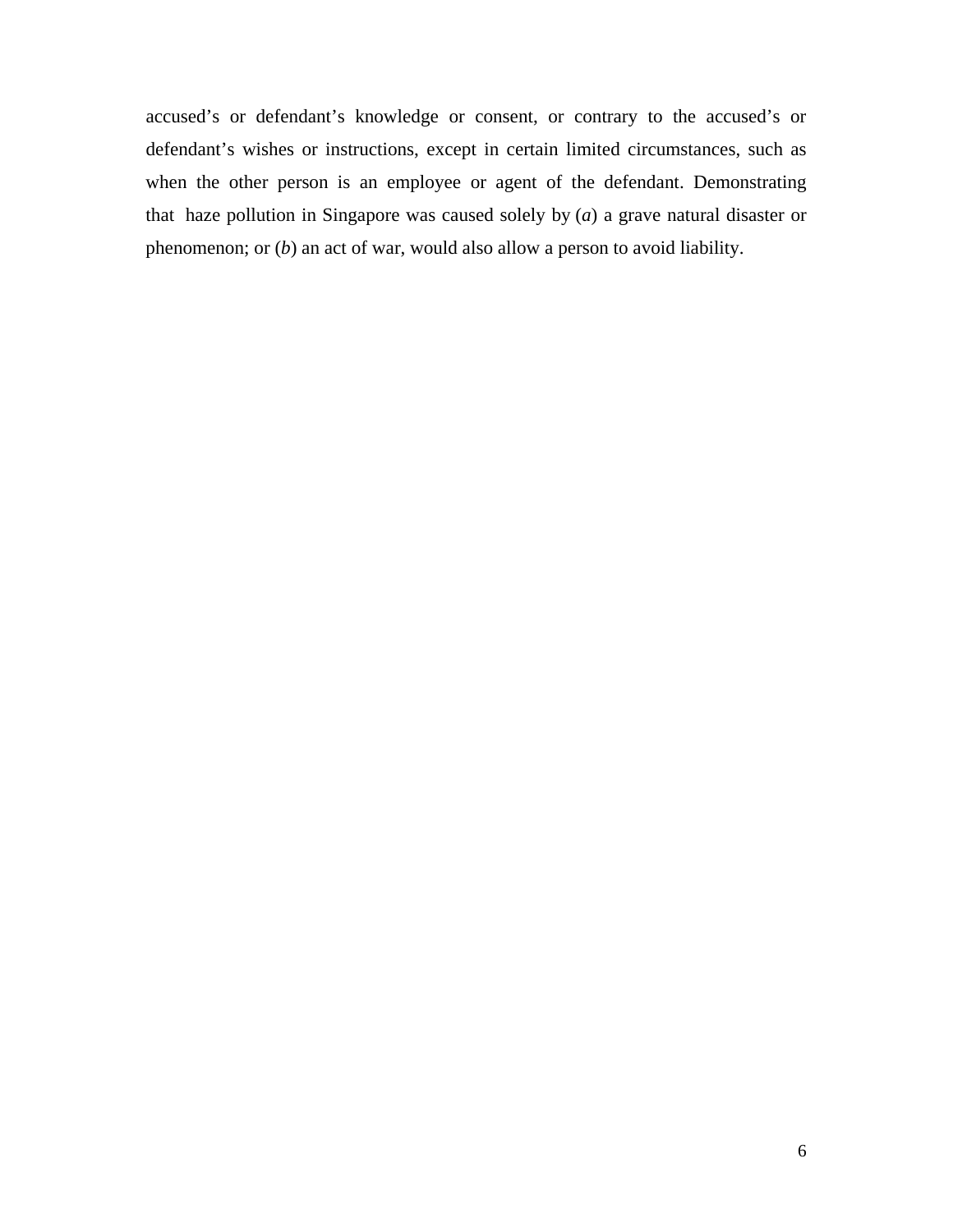## TRANSBOUNDARY HAZE POLLUTION ACT 2014

## (No. 24 of 2014)

#### ARRANGEMENT OF SECTIONS

#### PART I

#### PRELIMINARY

#### Section

- 1. Short title and commencement
- 2. Interpretation
- 3. Participation of entity in management of another entity
- 4. Extra-territorial application

#### PART II

#### LIABILITY FOR TRANSBOUNDARY HAZE POLLUTION

- 5. Offences for causing, etc., haze pollution in Singapore
- 6. Civil liability for causing, etc., haze pollution in Singapore
- 7. Defences
- 8. Presumptions

#### PART III

#### ADMINISTRATION

- 9. Preventive measures notice to prevent, reduce or control haze pollution
- 10. Power to obtain information
- 11. Power to examine and secure attendance, etc.
- 12. Public servants
- 13. Protection from personal liability
- 14. Penalty for obstructing Director-General or authorised officer in his duty

#### PART IV

#### MISCELL ANEOUS

- 15. Service of documents, etc.
- 16. Offences by bodies corporate, etc.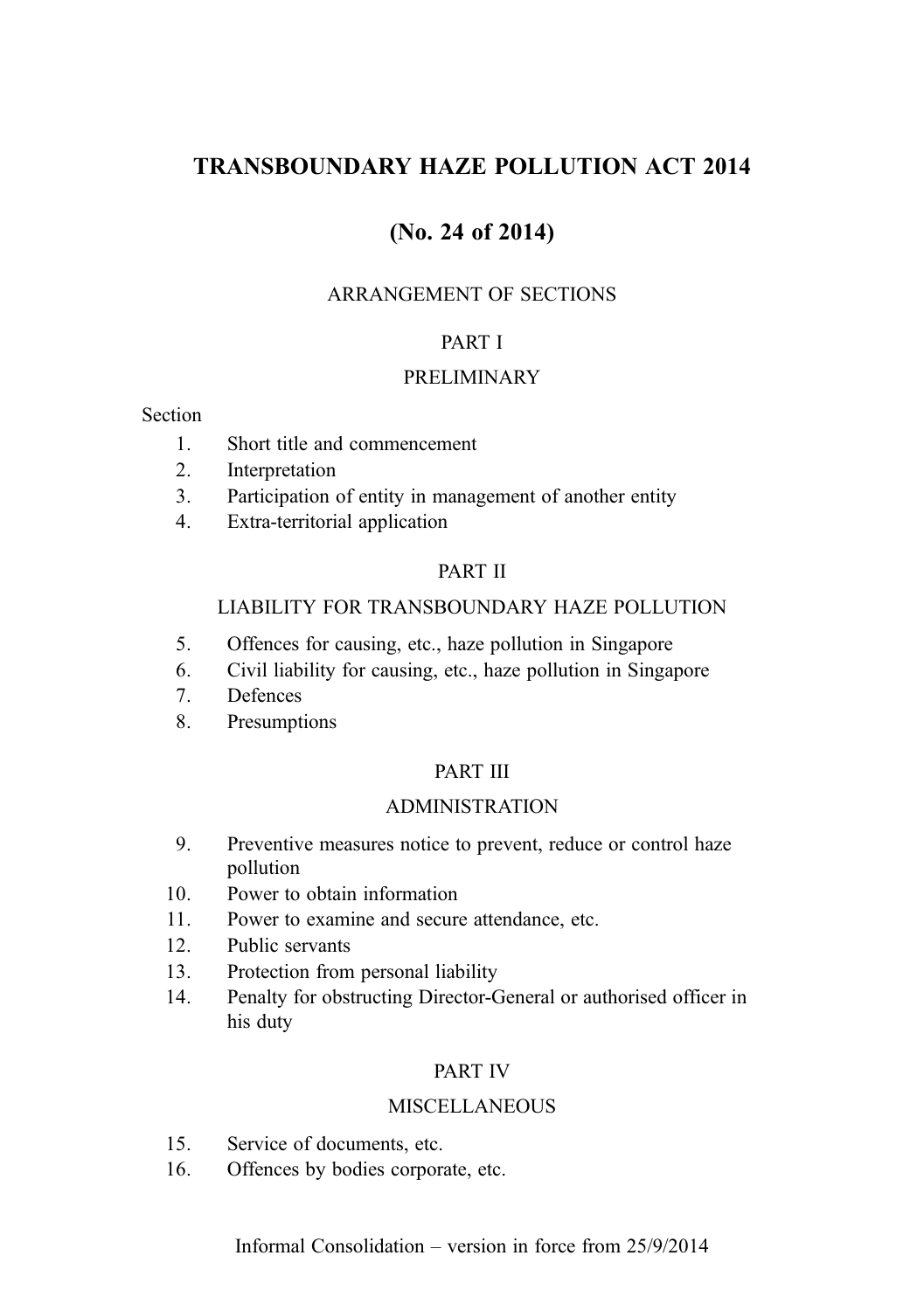Section

- 17. Notice to attend court
- 18. Jurisdiction of court
- 19. Composition of offences
- 20. Notices may be given by authorised officer
- 21. Inaccuracies in documents<br>22. Evidence
- Evidence
- 23. Forms
- 24. Regulations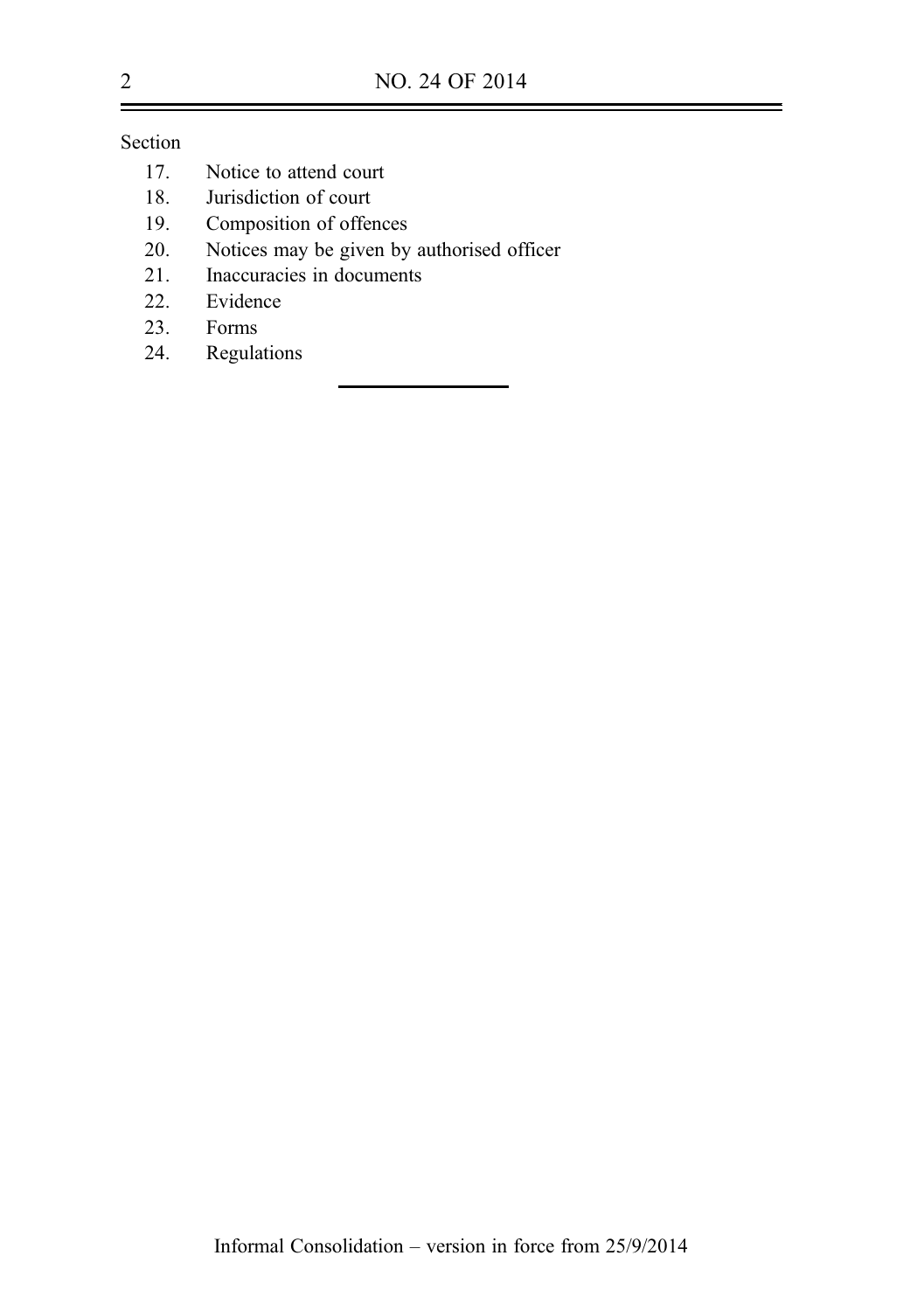An Act concerning conduct which causes or contributes to haze pollution in Singapore, and to provide for related matters.

Be it enacted by the President with the advice and consent of the Parliament of Singapore, as follows: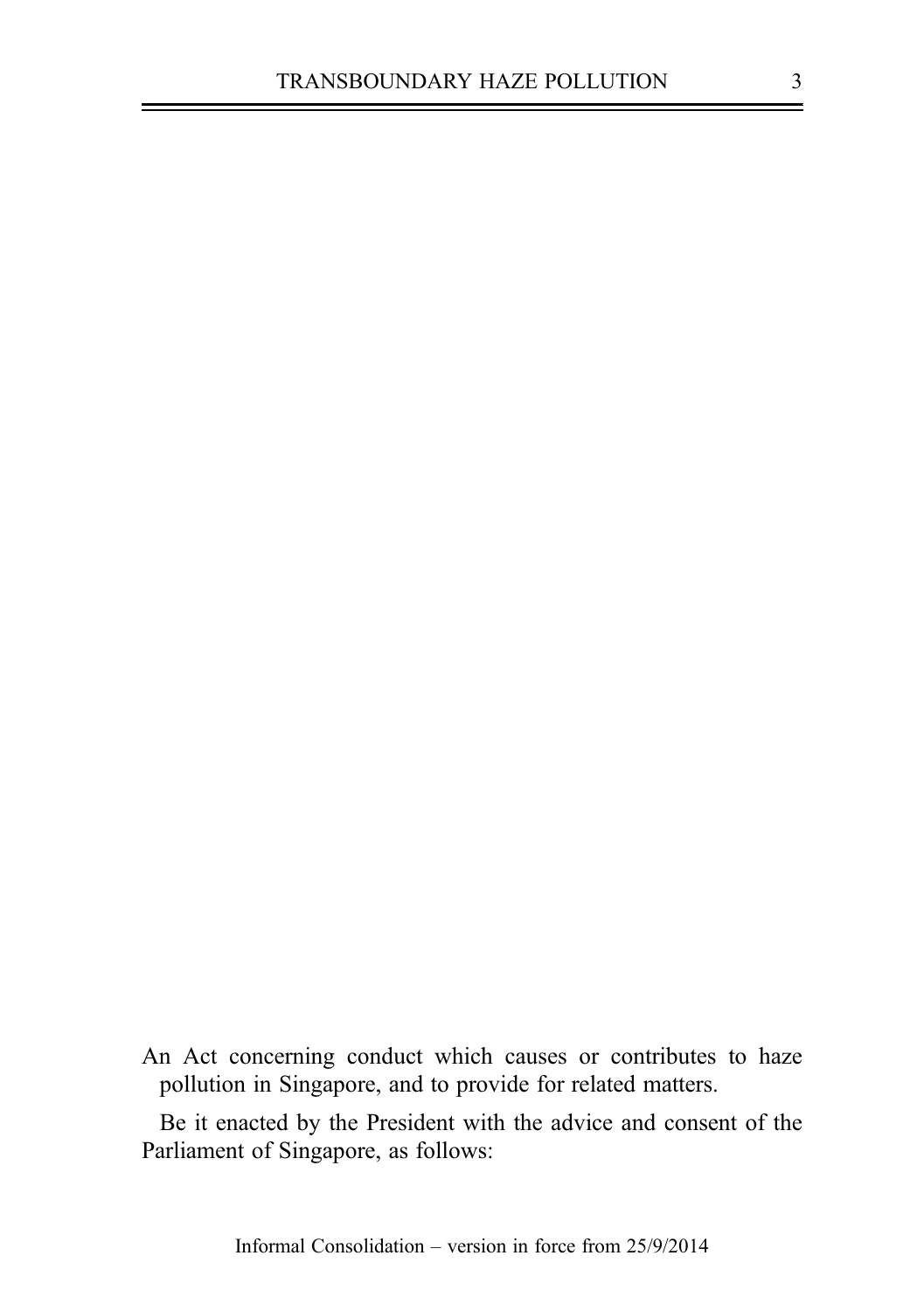## PART I

### PRELIMINARY

### Short title and commencement

1. This Act may be cited as the Transboundary Haze Pollution Act 2014 and shall come into operation on such date as the Minister may, by notification in the Gazette, appoint.

### Interpretation

- $2$ —(1) In this Act, unless the context otherwise requires
	- "Agency" means the National Environment Agency established under section 3 of the National Environment Agency Act (Cap. 195);
	- "air quality index", for any area, means a number that describes, through such periodic recording and methodology as the Agency approves, the presence and movement of pollutants and particles in the air environment outdoors in that area relative to the health, well-being, needs and purposes of human beings;
	- "authorised officer" has the same meaning as in section 2 of the Environmental Protection and Management Act (Cap. 94A);
	- "conduct" means any act or omission, any series of acts or omissions, or both;
	- "conduct which causes or contributes to any haze pollution in Singapore" includes lighting fires outdoors for or in connection with any farming operation or forestry operation and leaving unattended such fires;
	- "Director-General" means the Director-General of Environmental Protection appointed under section 3(1) of the Environmental Protection and Management Act;

"document" includes —

- (a) any map, plan, graph or drawing;
- (b) any photograph: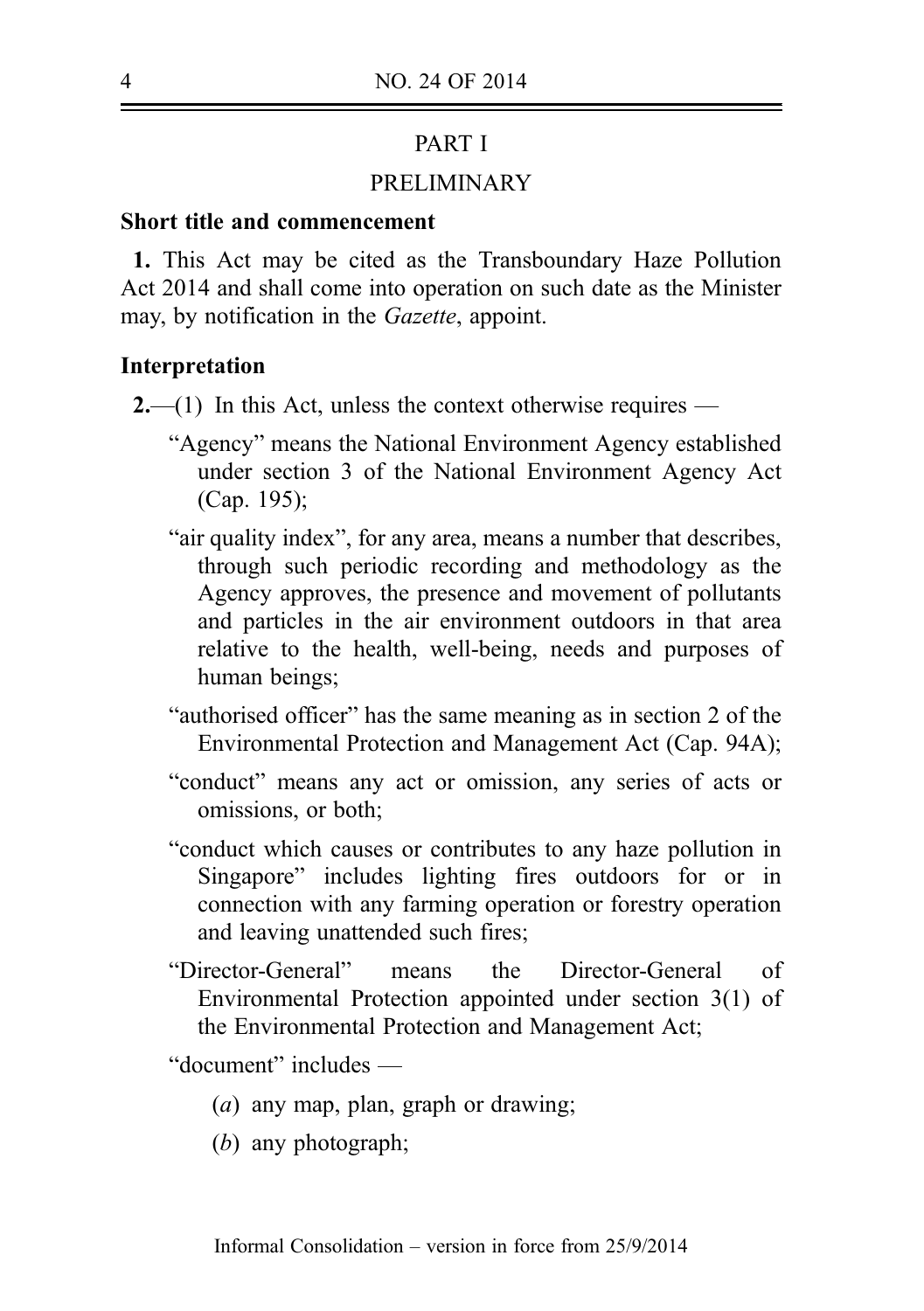- (c) any label, marking or other writing which identifies or describes anything of which it forms a part, or to which it is attached by any means whatsoever;
- (*d*) any disc, tape or other article or any material from which sounds, images, writings or messages are capable of being produced or reproduced (with or without the aid of another article or device); and
- (e) any paper or other material on which there are marks, impressions, figures, letters, symbols or perforations having a meaning for persons qualified to interpret them;
- "engage in conduct" means engage, whether directly or indirectly, in conduct either alone or together with any other person or persons;
- "entity" means any sole proprietorship, partnership, corporation or other body of persons, whether corporate or unincorporate;
- "farming operations" means activities carried out for the purpose —
	- (a) of establishing a plantation or farm (such as the clearing of land, or the use of pesticides, herbicides and fertilisers); or
	- (b) of securing  $-$ 
		- (i) the production on the land (whether by sowing seed or otherwise), on an on‑going basis, of food or other produce; or
		- (ii) the commercial breeding of livestock or poultry on land,

and includes the provision of roads and trails, and the maintenance of existing railways, to enable or assist in the operations and activities referred to in paragraph  $(a)$  or  $(b)$  or both;

"forestry operations" means —

(a) logging operations;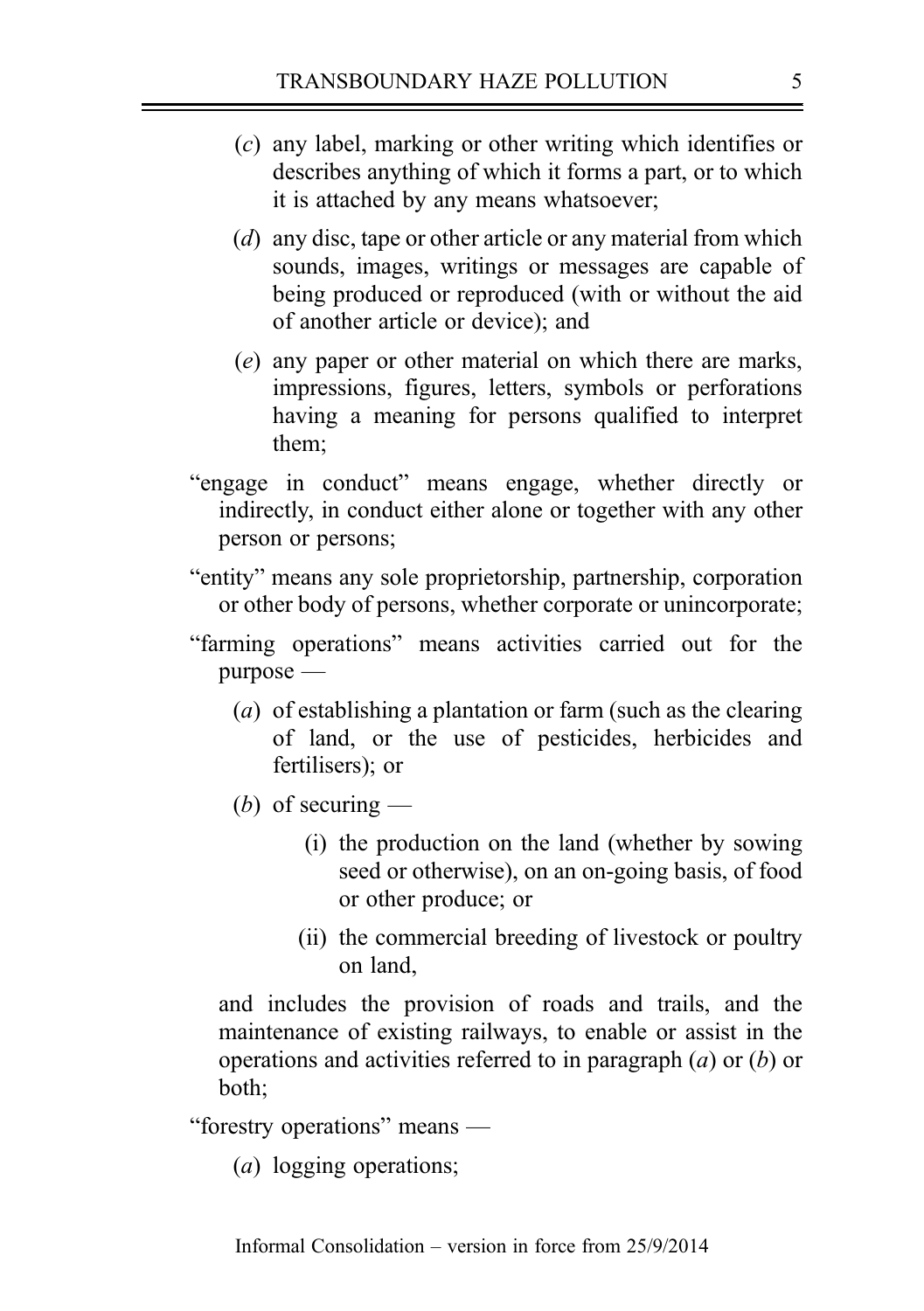- (b) activities relating to the management of land for timber production such as thinning and other silvicultural activities;
- (c) harvesting or collecting vegetation (whether living or dead and whether fallen or standing), indigenous animal life or other forest products that are of economic value; or
- (d) the provision of roads and trails, and the maintenance of existing railways, to enable or assist in the operations and activities referred to in paragraph  $(a)$ ,  $(b)$  or  $(c)$  or any combination thereof;
- "grave natural disaster or phenomenon" means a natural disaster or other natural phenomenon of an exceptional, inevitable and irresistible character, the effects of which could not have been prevented by human action or avoided by the exercise of due care or foresight;
- "haze pollution in Singapore" means pollution of the environment in Singapore comprising any poor air quality episode involving smoke from any land or forest fire wholly outside Singapore;
- "land or forest fire" includes coal seam fire, peat fire or plantation fire;
- "logging operations" means the cutting and removal of timber from land for the purpose of timber production;
- "occupier", in relation to any land situated in a foreign State or territory outside Singapore, includes, if there is no person in actual occupation of the land, the person charged by the owner of the land, or by the law of the foreign State or territory, with the management of that land;
- "owner", in relation to any land situated in a foreign State or territory outside Singapore, includes any person —
	- (a) who holds a valid lease, licence, permit, concession or other similar authorisation from a government of the foreign State or territory as regards land for the person to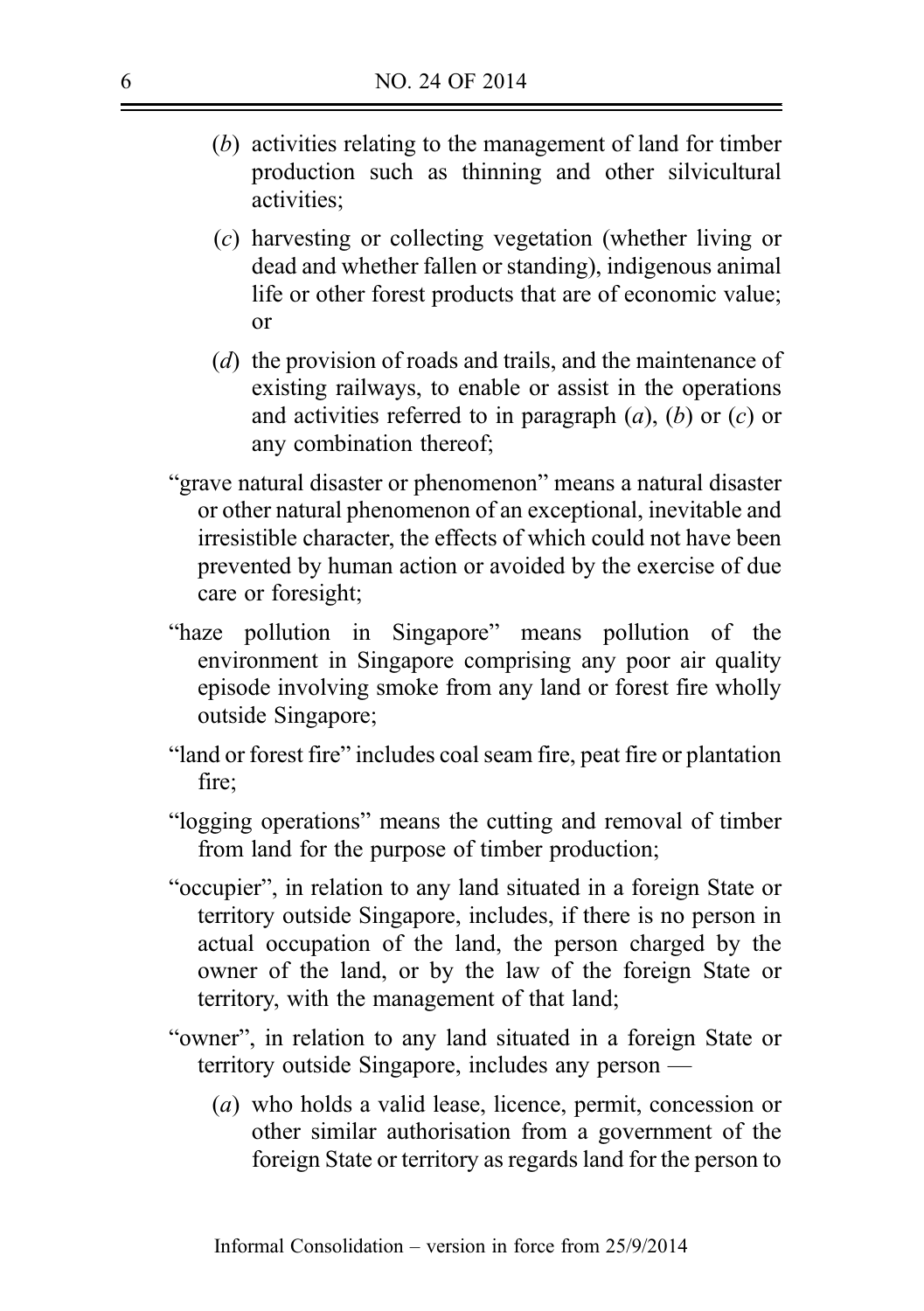carry out farming operations or forestry operations in respect of that land; or

- (b) who has an agreement or arrangement with another person who has a customary right under the law of the foreign State or territory as regards the land, and the agreement or arrangement relates to any farming operations or forestry operations to be carried out by any person in respect of that land;
- "pollution" means wide-scale direct or indirect alteration of the environment —
	- (a) to its detriment or degradation or potential detriment or degradation; or
	- (b) to the detriment or potential detriment of its use or other environmental value;

"preventive measures notice" means a notice issued by the Director-General under section 9(1);

"smoke" includes soot, ash, grit and gritty particles emitted in smoke;

"the environment" means —

- (a) any land, air or water;
- (b) any living thing; and
- (c) any man-made or modified structures and areas,

and includes interactions between all or any of the components referred to in paragraphs  $(a)$ ,  $(b)$  and  $(c)$ .

(2) For the purposes of this Act, a poor air quality episode occurs when  $-$ 

- (a) the air quality index for any part of Singapore reaches the prescribed number on the index or higher; and
- (b) for the next 24 hours or longer, the air quality index for the same part or any other part of Singapore remains at or reaches that number so prescribed or higher.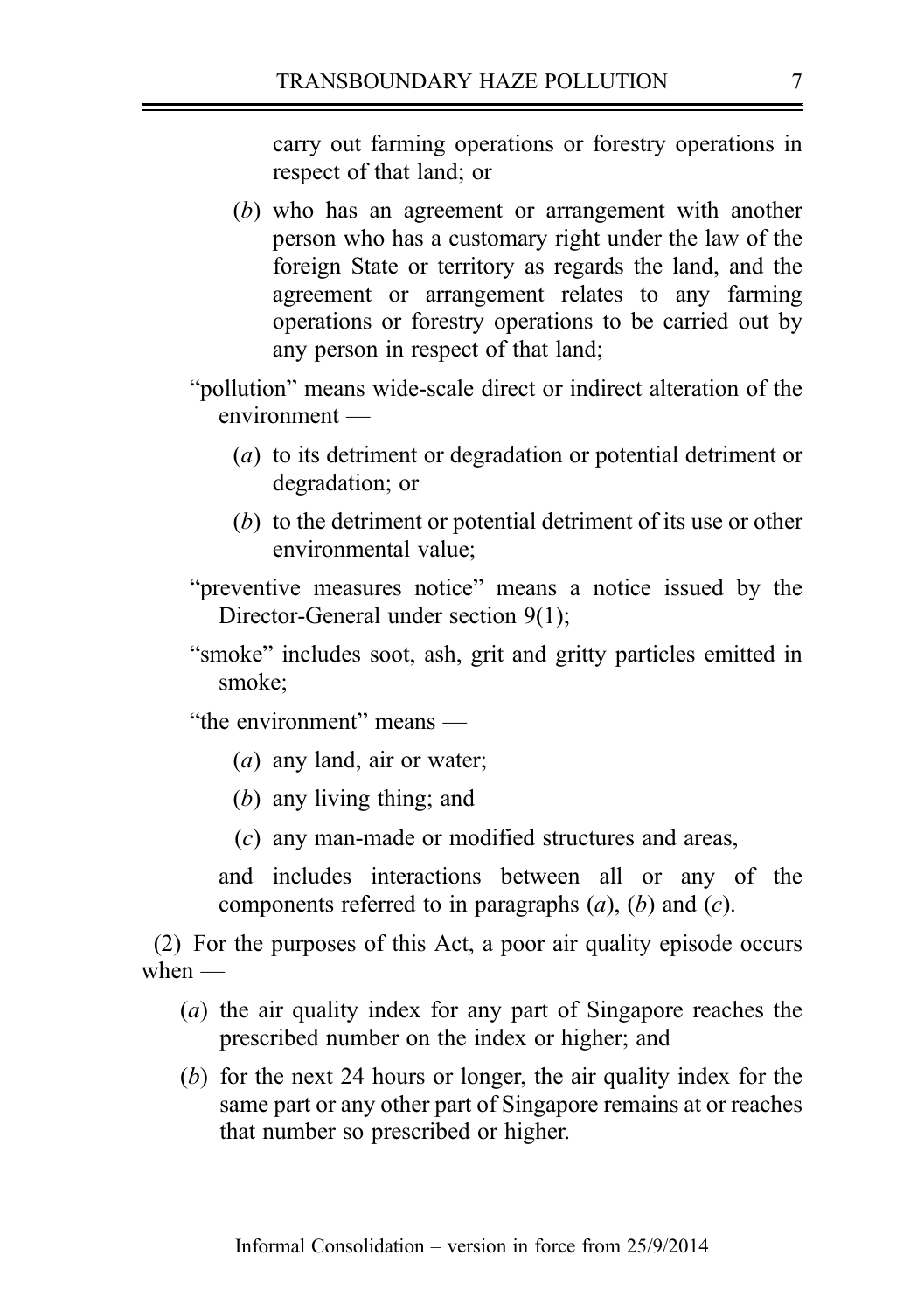(3) Any reference in this Act to a person (the primary person) engaging in conduct that condones the conduct of or by another person (secondary person) which causes or contributes to any haze pollution in Singapore is a reference to —

- (a) the primary person failing to prevent such conduct of the secondary person as is within the contemplation of the primary person or that is a reasonably foreseeable consequence of the primary person's own conduct; or
- (b) if the secondary person's conduct has already occurred
	- (i) the primary person failing to stop the secondary person's conduct from continuing; or
	- (ii) the primary person failing to substantially reduce the detriment or potential detriment to the environment in Singapore or its use or other environmental value, or the degradation or potential degradation to the environment in Singapore, due to the secondary person's conduct.

#### Participation of entity in management of another entity

3. For the purposes of this Act, an entity (referred to in this section as the first entity) participates in the management of another entity (referred to in this section as the second entity) if, and only if —

- (a) the first entity actually participates in the management or operational affairs of the second entity;
- $(b)$  the first entity exercises decision-making control over any business decision by the second entity to engage in conduct or to engage in conduct that condones any conduct by another entity or individual, on any land outside Singapore (being land which is owned or occupied by the second entity), which causes or contributes to any haze pollution in Singapore; or
- (c) the first entity exercises control at a level comparable to that exercised by a manager of the second entity, such that the first entity assumes or manifests responsibility —
	- (i) for the overall management of the second entity encompassing the day-to-day decision-making with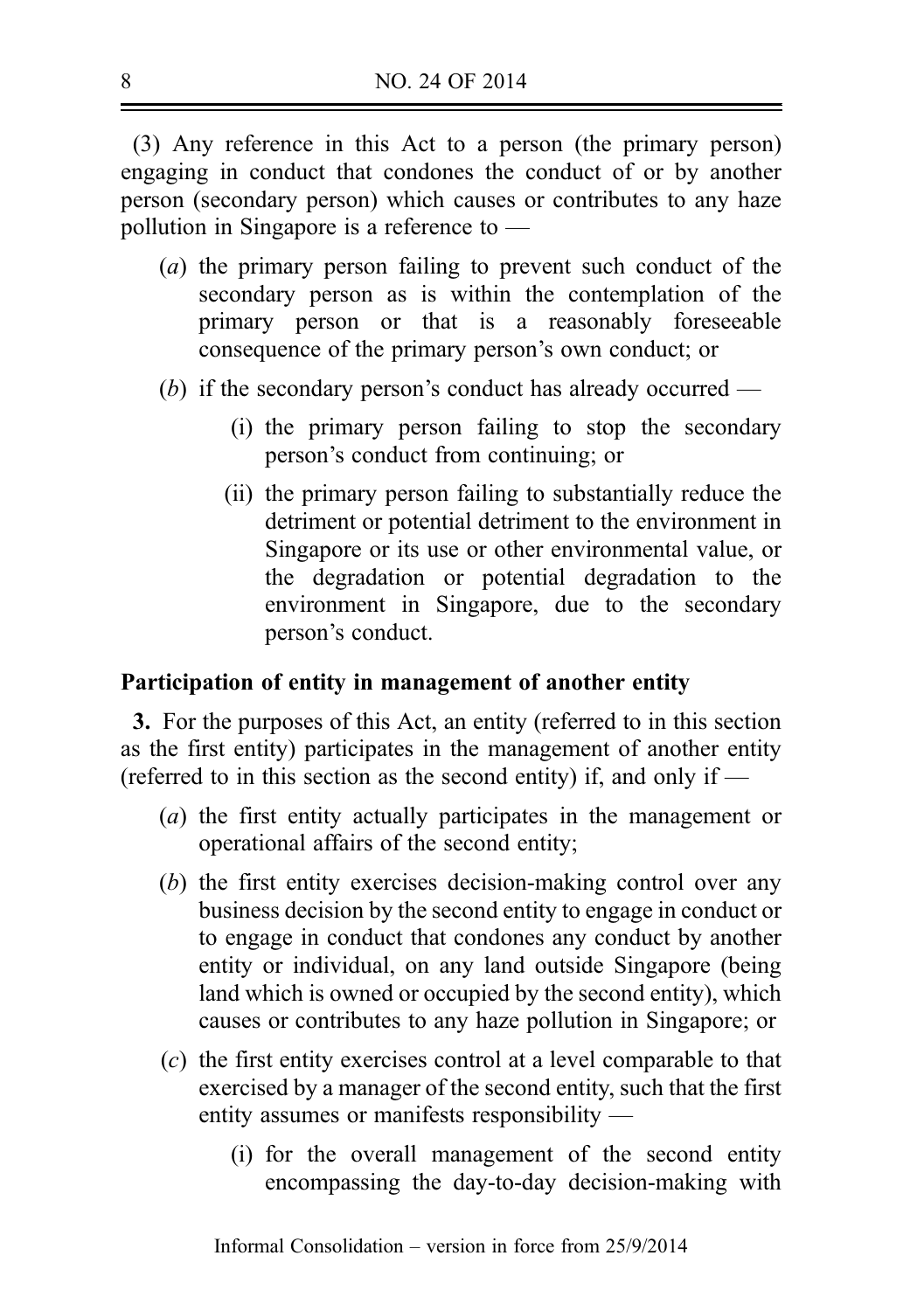respect to any business decision to engage in conduct or to engage in conduct that condones any conduct by another entity or individual, on any land outside Singapore (being land owned or occupied by the second entity), which causes or contributes to any haze pollution in Singapore; or

(ii) for all or a substantial part of the operational functions (as distinguished from financial or administrative functions) of the second entity.

### Extra-territorial application

4. This Act shall extend to and in relation to any conduct or thing outside Singapore which causes or contributes to any haze pollution in Singapore.

### PART II

### LIABILITY FOR TRANSBOUNDARY HAZE POLLUTION

### Offences for causing, etc., haze pollution in Singapore

5.—(1) An entity shall be guilty of an offence if —

(*a*) the entity —

- (i) engages in conduct (whether in or outside Singapore) which causes or contributes to any haze pollution in Singapore; or
- (ii) engages in conduct (whether in or outside Singapore) that condones any conduct (whether in or outside Singapore) by another entity or individual which causes or contributes to any haze pollution in Singapore; and
- (b) there is haze pollution in Singapore at or about the time of that conduct by that entity.

(2) An entity which is guilty of an offence under subsection (1) shall be liable on conviction to —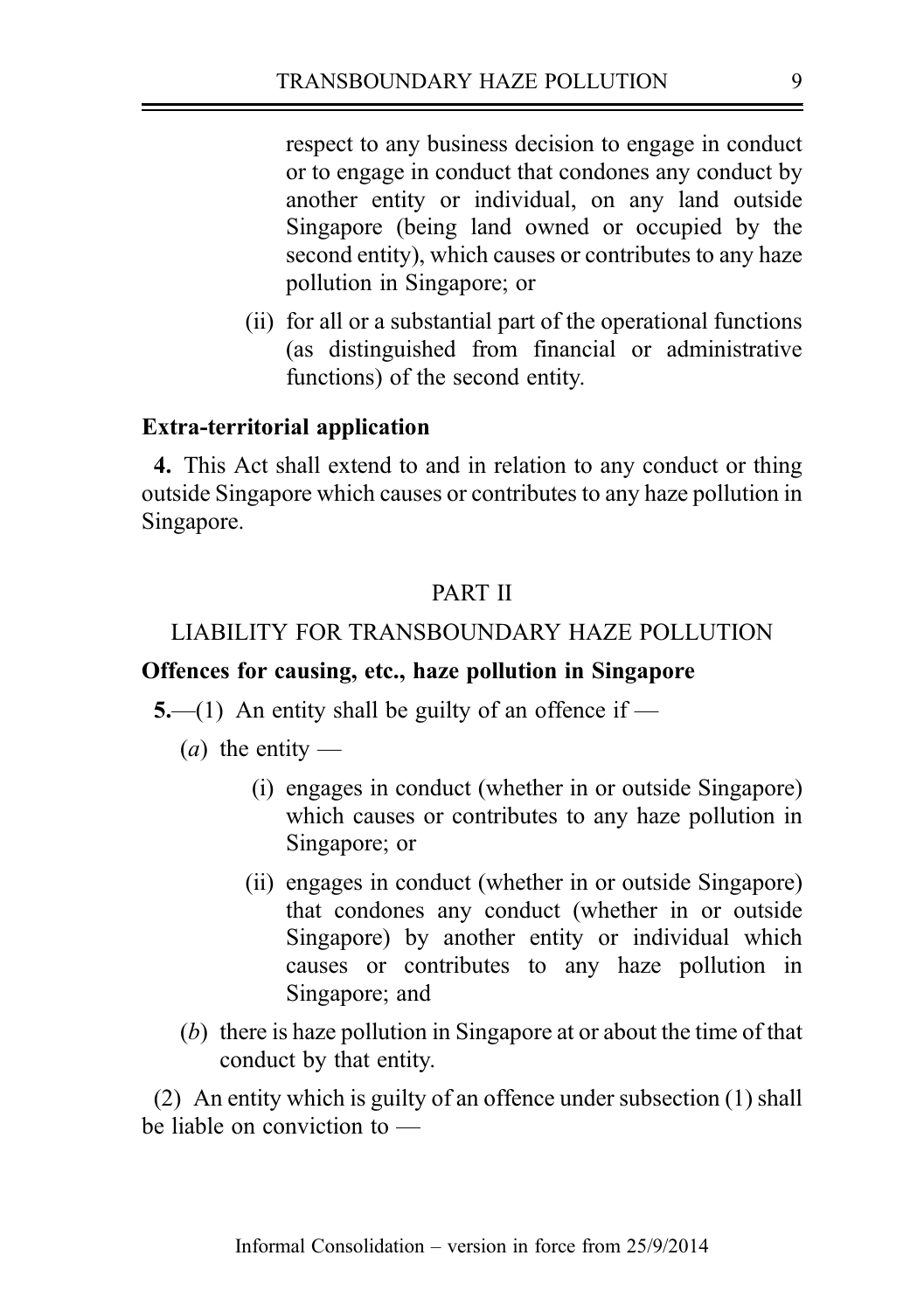- (a) a fine not exceeding \$100,000 for every day or part thereof that there is haze pollution in Singapore occurring at or about the time of the entity's conduct referred to in subsection  $(1)(a)(i)$  or (ii) (as the case may be), but not exceeding in the aggregate the maximum prescribed in subsection (5); and
- (b) if it is proved that, at or about the time of that haze pollution in Singapore, the entity had failed to comply with any preventive measures notice given in relation to that haze pollution in Singapore, then in addition to any fine imposed under paragraph  $(a)$ , a fine not exceeding \$50,000 for every day or part thereof that the entity fails to comply with the preventive measures notice, but not exceeding in the aggregate the maximum prescribed in subsection (5).
- (3) An entity shall be guilty of an offence if  $-$ 
	- (a) the entity participates in the management of another entity (referred to in this subsection as the second entity);
	- (b) the second entity is an owner or occupier of any land situated outside Singapore;
	- $(c)$  the second entity
		- (i) engages in conduct (whether in or outside Singapore) which causes or contributes to any haze pollution in Singapore; or
		- (ii) engages in conduct (whether in or outside Singapore) that condones any conduct (whether in or outside Singapore) by another entity or individual which causes or contributes to any haze pollution in Singapore; and
	- (d) there is haze pollution in Singapore at or about the time of that conduct by the second entity.

(4) An entity which is guilty of an offence under subsection (3) shall be liable on conviction to —

(a) a fine not exceeding \$100,000 for every day or part thereof that there is haze pollution in Singapore occurring at or about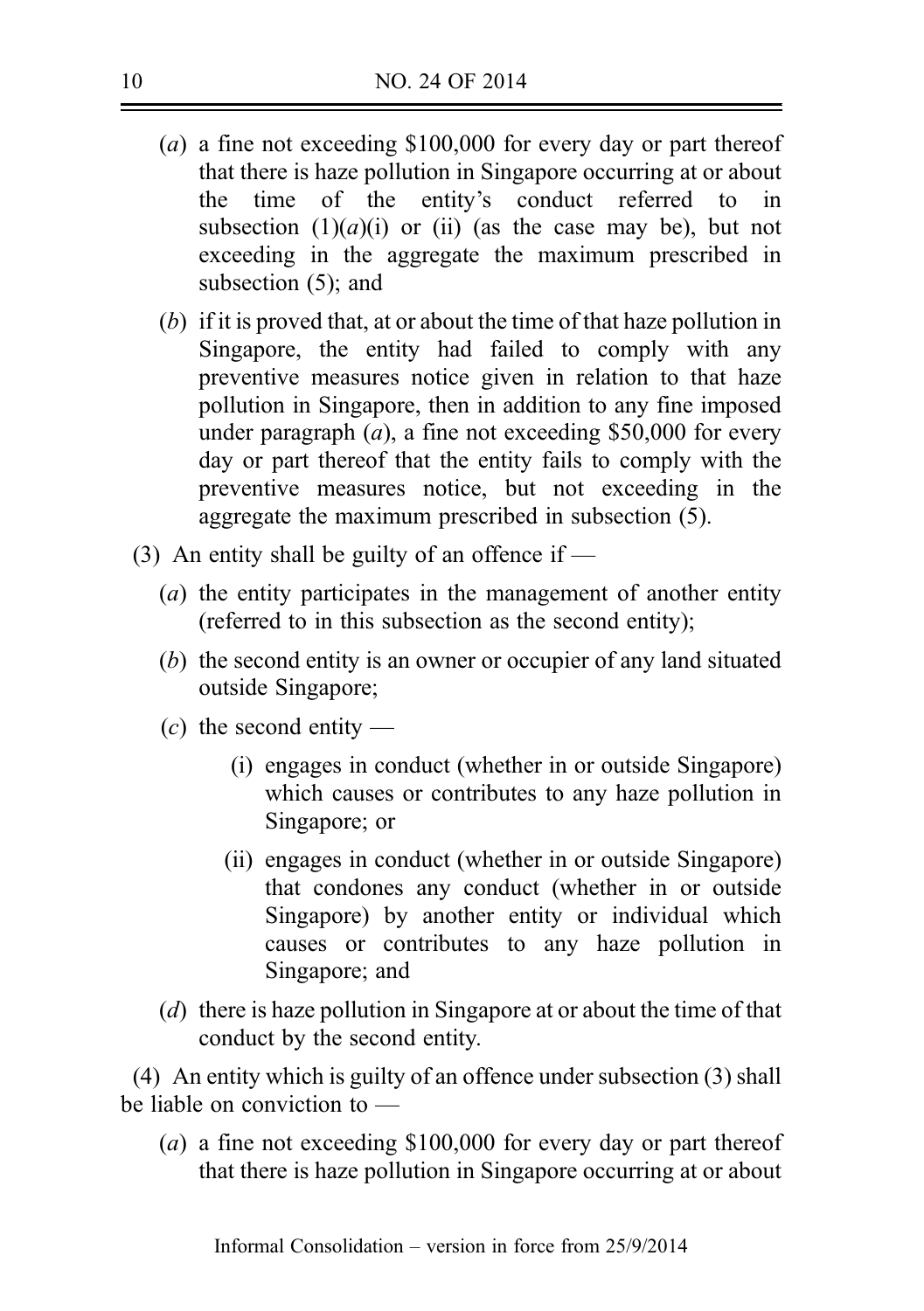the time of the entity's conduct referred to in subsection  $(3)(c)(i)$  or (ii) (as the case may be), but not exceeding in the aggregate the maximum prescribed in subsection (5); and

(b) if it is proved that, at or about the time of that haze pollution in Singapore, the entity had failed to comply with any preventive measures notice given in relation to that haze pollution in Singapore, then in addition to any fine imposed under paragraph  $(a)$ , a fine not exceeding \$50,000 for every day or part thereof that the entity fails to comply with the preventive measures notice, but not exceeding in the aggregate the maximum prescribed in subsection (5).

(5) In sentencing any entity upon its conviction of an offence under subsection (1) or (3), the court must not impose an aggregate fine exceeding \$2 million.

## Civil liability for causing, etc., haze pollution in Singapore

 $6-(1)$  It shall be a duty of an entity —

- (a) not to engage in conduct (whether in or outside Singapore) which causes or contributes to any haze pollution in Singapore; and
- (b) not to engage in conduct (whether in or outside Singapore) that condones any conduct (whether in or outside Singapore) by another entity or individual which causes or contributes to any haze pollution in Singapore.

(2) It shall be a duty of an entity which participates in the management of another entity (referred to in this subsection as the second entity) that is the owner or occupier of any land situated outside Singapore to ensure that —

- (a) the second entity does not engage in conduct (whether in or outside Singapore) which causes or contributes to any haze pollution in Singapore; and
- (b) the second entity does not engage in conduct (whether in or outside Singapore) that condones any conduct (whether in or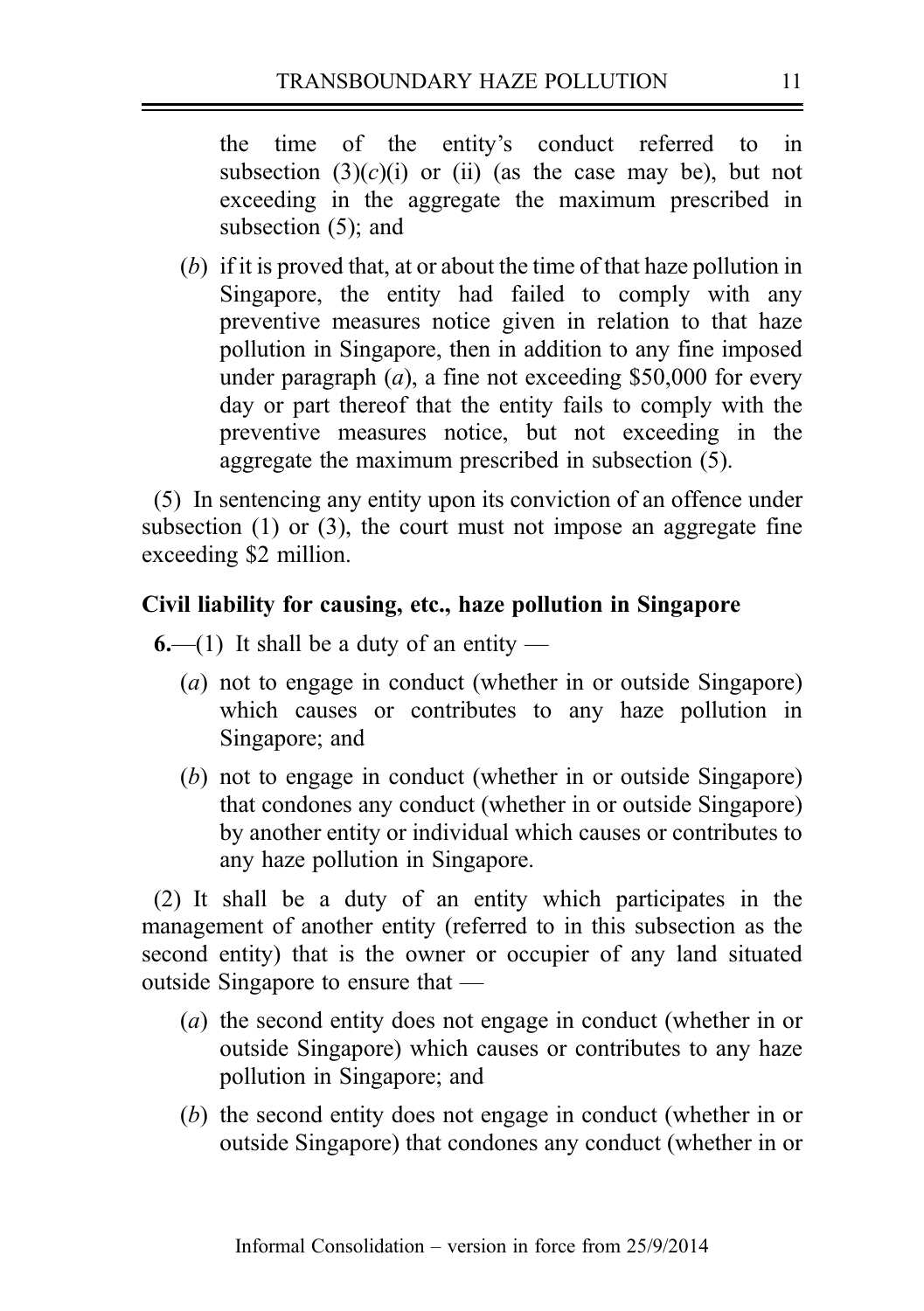outside Singapore) by another entity or individual which causes or contributes to any haze pollution in Singapore.

(3) Where an entity engages in conduct that is in breach of any duty under subsection (1) or (2), then, subject to section 7 and the defences and other incidents applicable to actions for breach of statutory duty, that is actionable conduct at the suit of any person in Singapore who, in consequence of that breach —

- (a) sustains any personal injury, contracts any disease or sustains any mental or physical incapacity in Singapore, or dies in Singapore from that personal injury, disease or incapacity;
- (b) sustains any physical damage to property in Singapore; or
- (c) sustains any economic loss, including a loss of profits, in Singapore.

(4) A cause of action for any actionable conduct referred to in subsection (3) shall be actionable in Singapore, whether or not that conduct is also actionable in the foreign jurisdiction where that conduct occurred.

## **Defences**

7.—(1) It shall be a defence to a prosecution for an offence under section 5(1) or (3), and to a civil claim for a breach of duty under section  $6(1)$  or (2), if the accused or defendant (as the case may be) proves, on a balance of probabilities, that the haze pollution in Singapore was caused solely by —

- (a) a grave natural disaster or phenomenon; or
- (b) an act of war.

(2) It shall also be a defence to a prosecution for an offence under section 5(1) for engaging in conduct which causes or contributes to any haze pollution in Singapore, and to a civil claim for a breach of duty under section 6(1) not to engage in conduct which causes or contributes to any haze pollution in Singapore, if the accused or defendant (as the case may be) proves, on a balance of probabilities, that the conduct which caused or contributed to the haze pollution in Singapore was by another person acting without the accused's or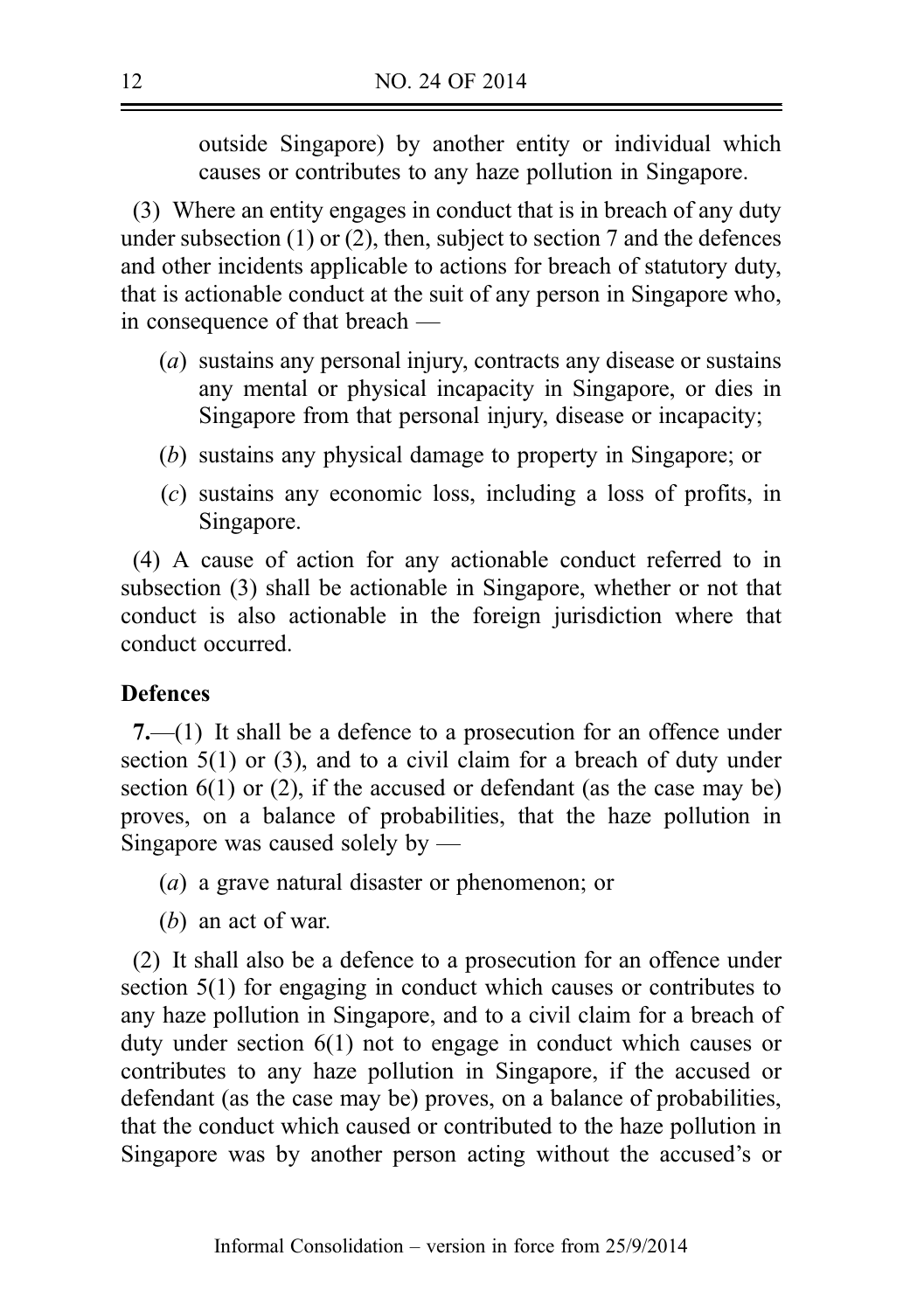defendant's knowledge or consent, or contrary to the accused's or defendant's wishes or instructions; but that other person cannot be —

- (a) any employee or agent of the accused or defendant (as the case may be);
- (b) any person engaged, directly or indirectly, by the accused or defendant (as the case may be) to carry out any work on the land owned or occupied by the accused or defendant, and any of that person's employees; or
- (c) any person who has a customary right under the law of a foreign State or territory outside Singapore as regards the land in that foreign State or territory and with whom the accused or defendant (as the case may be) has an agreement or arrangement, which agreement or arrangement relates to any farming operations or forestry operations to be carried out by any person in respect of that land.

(3) It shall also be a defence to a prosecution for an offence under section 5(1) for engaging in conduct which condones any conduct by another entity or individual which causes or contributes to any haze pollution in Singapore, and to a civil claim for a breach of duty under section 6(1) not to engage in conduct condoning any conduct by another entity or individual which causes or contributes to any haze pollution in Singapore, if the accused or defendant (as the case may be) proves, on a balance of probabilities, that —

- (a) the accused or defendant took all such measures as is (or was at the material time) reasonable to prevent such conduct by the other entity or individual; and
- (b) if the conduct by the other entity or individual already occurred, the accused or defendant took all such measures as is (or was at the material time) reasonable to stop that conduct from continuing or to substantially reduce the detriment or potential detriment to the environment in Singapore or its use or other environmental value, or the degradation or potential degradation to the environment in Singapore, due to the other entity's or individual's conduct.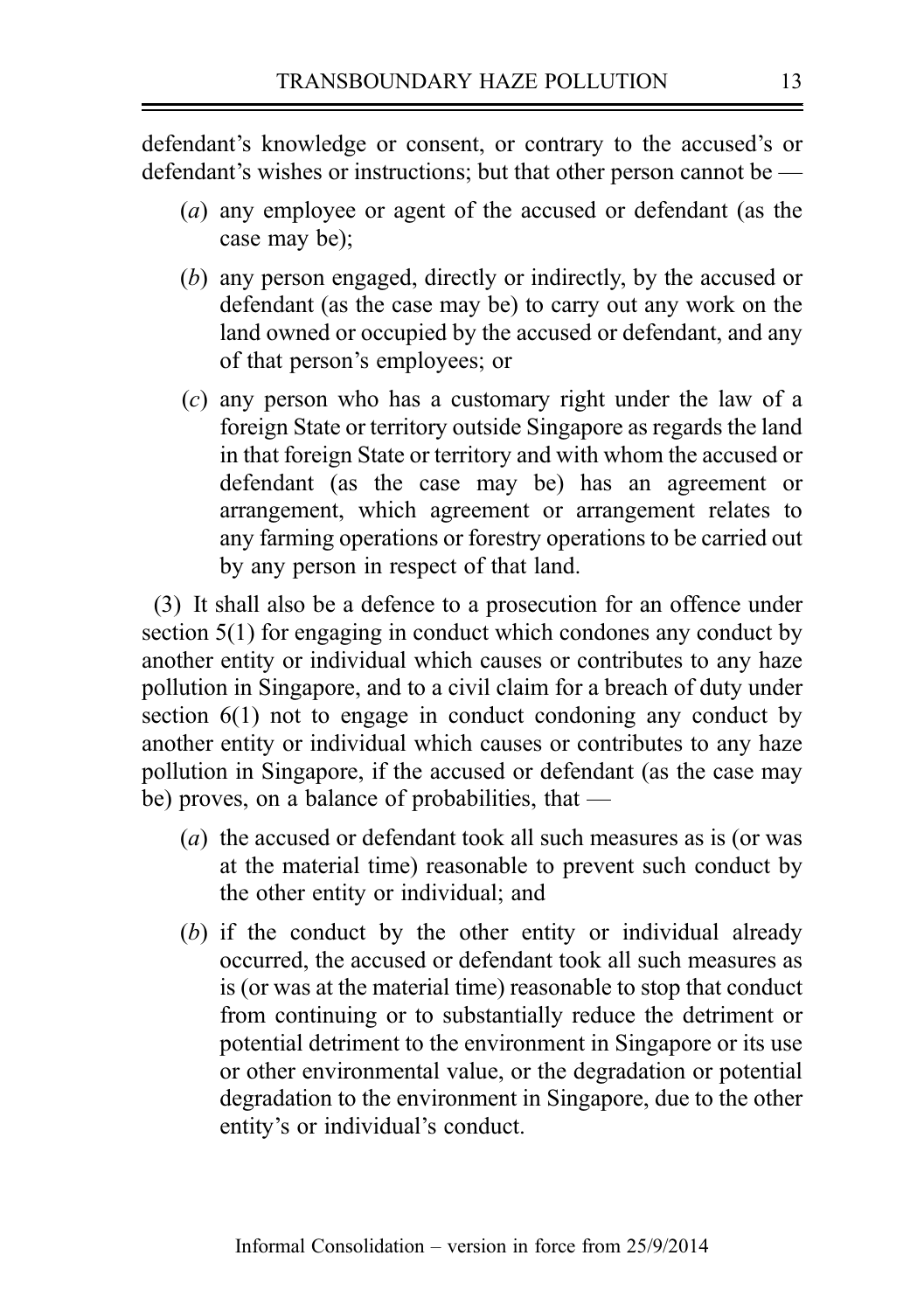(4) It shall also be a defence to a prosecution for an offence under section 5(3), or a civil claim for a breach of duty under section 6(2), if the accused or defendant (as the case may be) proves, on a balance of probabilities, that the conduct which caused or contributed to the haze pollution in Singapore was by another person acting without the knowledge or consent of the accused or defendant and the second entity referred to in section 5(3) or 6(2), or contrary to the wishes or instructions of the accused or defendant and that second entity; but that other person cannot be —

- (a) any employee or agent of the accused or defendant (as the case may be) or of the second entity referred to in section 5(3) or 6(2);
- (b) any person engaged, directly or indirectly, by the accused or defendant (as the case may be) or by the second entity referred to in section 5(3) or 6(2), to carry out any work on the land owned or occupied by the second entity, and any of that person's employees; or
- (c) any person who has a customary right under the law of a foreign State or territory outside Singapore as regards the land in that foreign State or territory, and with whom the accused or defendant (as the case may be) or the second entity has an agreement or arrangement, which agreement or arrangement relates to any farming operations or forestry operations to be carried out by any person in respect of that land.

## **Presumptions**

- **8.**—(1) For the purposes of this Act, where it is proved that
	- (a) there is haze pollution in Singapore;
	- (b) at or about the time of the haze pollution in Singapore, there is a land or forest fire on any land situated outside Singapore; and
	- (c) based on satellite information, wind velocity and direction and other meteorological information at or about the time of the haze pollution in Singapore, the smoke resulting from that fire is moving in the direction of Singapore,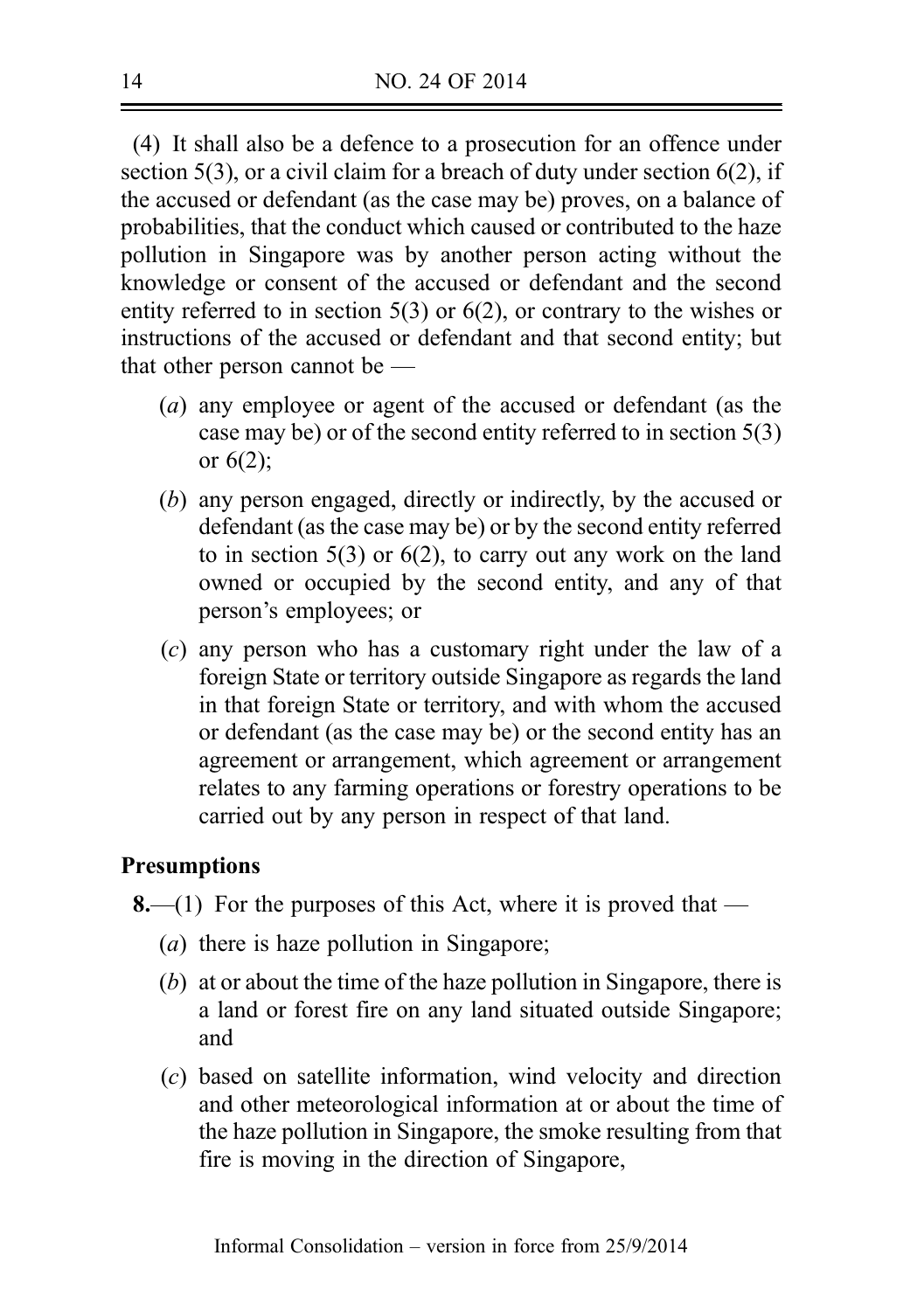it shall be presumed, until the contrary is proved, that there is haze pollution in Singapore involving smoke resulting from that land or forest fire, notwithstanding that there may be, at or about the same time, any land or forest fire or other fire on any other land situated outside Singapore (whether or not adjacent to the land referred to in paragraph  $(b)$ ) or in any part of Singapore.

- (2) For the purposes of this Act, where
	- (a) it is proved, or presumed by the operation of subsection  $(4)$ , that an entity owns or occupies any land situated outside Singapore; and
	- (b) it is further proved, or presumed by operation of subsection (1), that any haze pollution in Singapore involves smoke resulting from any fire on that land outside Singapore,

it shall be presumed, until the contrary is proved, that the entity which is the owner or occupier of the land engaged in conduct, or engaged in conduct that condones any conduct by another, which caused or contributed to that haze pollution in Singapore.

- (3) For the purposes of this Act, where
	- (a) it is proved that an entity (referred to in this subsection as the first entity) participates in the management of another entity (referred to in this subsection as the second entity); and
	- (b) it is further proved, or presumed by operation of subsection (2), that the second entity engaged in conduct, or engaged in conduct that condones any conduct by another, which caused or contributed to any haze pollution in Singapore,

it shall be presumed, until the contrary is proved, that the first entity also did engage in conduct, or did engage in conduct that condones any conduct by another, which caused or contributed to that haze pollution in Singapore.

(4) For the purposes of this Act, it shall be presumed, until the contrary is proved, that the entity owns or occupies any land situated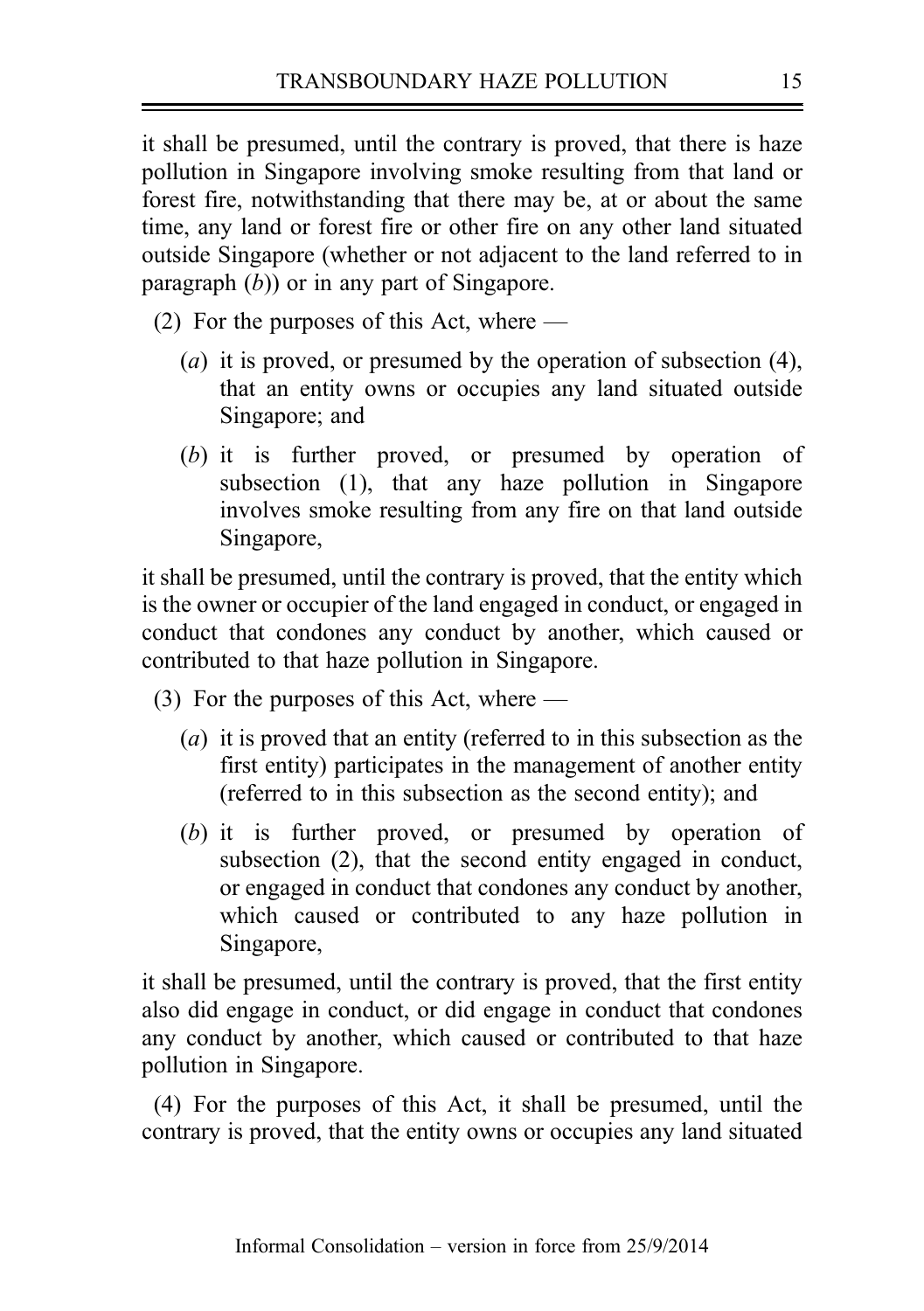outside Singapore if any of the following maps show the land as owned or occupied by that entity:

- (a) any map furnished by, or obtained from, any person pursuant to a notice issued under section 10;
- (b) any map furnished by, or obtained from, any government of a foreign State or territory outside Singapore;
- (c) any map furnished by, or obtained from, any department of the government of a foreign State or territory outside Singapore, or any instrumentality of the government of a foreign State or territory outside Singapore even if separate and distinct from that government;
- (d) any map furnished by any prescribed person through any prescribed means.

## PART III

## ADMINISTRATION

## Preventive measures notice to prevent, reduce or control haze pollution

 $9 - (1)$  Where —

- (a) there is air pollution of the environment in Singapore, or there is air pollution of the environment in any part of a country or territory outside Singapore, because of any land or forest fire on any land situated outside Singapore; and
- (b) based on satellite information, wind velocity and direction and meteorological information, the smoke from that fire is likely to move in the direction of Singapore,

the Director‑General may, if he thinks it necessary or expedient to prevent, reduce or control any haze pollution in Singapore, give a preventive measures notice to any entity that, in his opinion, is directly or indirectly involved in any conduct which is causing or contributing to, or is likely to cause or contribute to, any haze pollution in Singapore.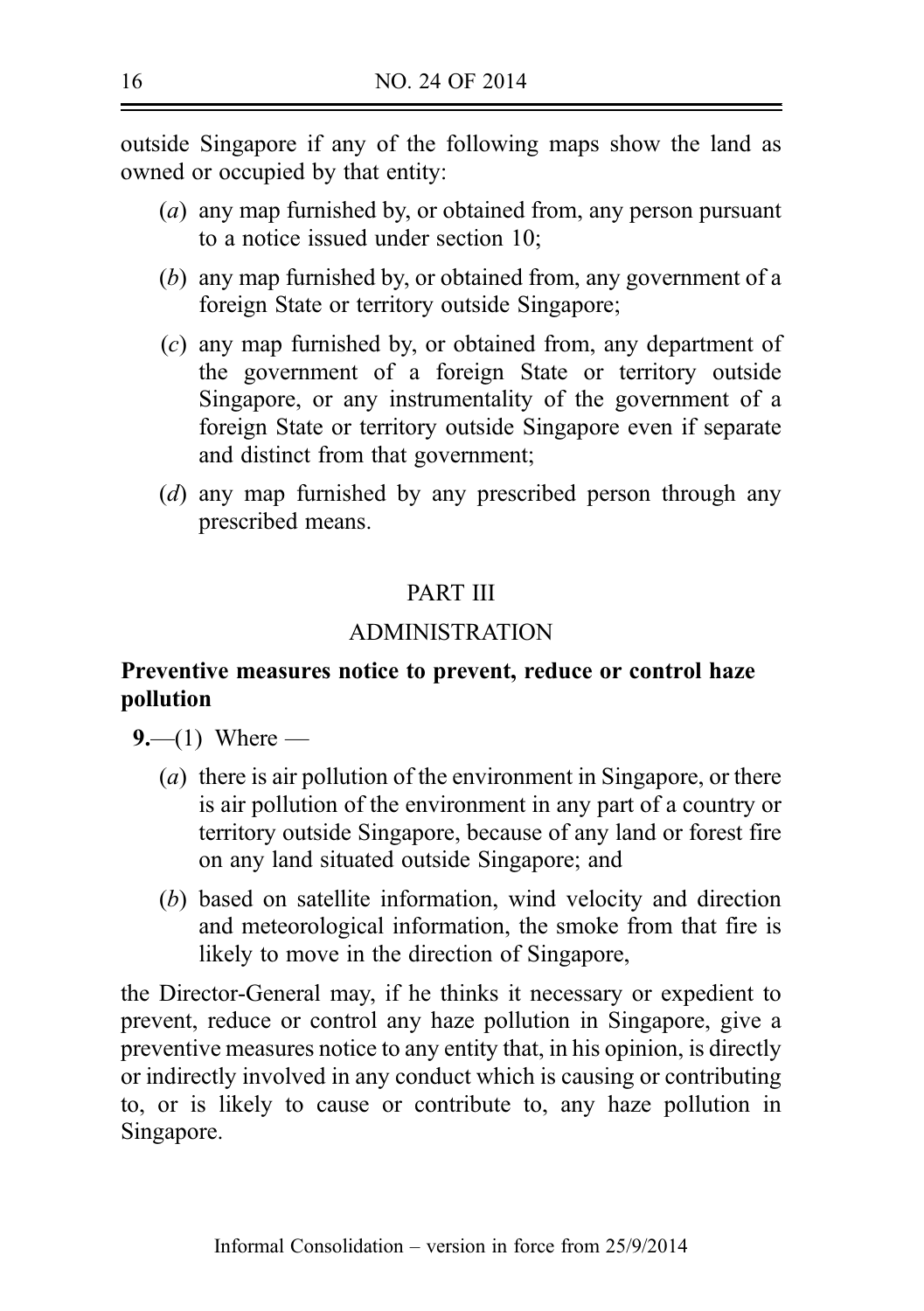(2) A preventive measures notice under subsection (1) is a request in writing to an entity (referred to in this subsection as the recipient entity) requiring it to do or refrain from doing anything specified by the Director‑General in the notice for the purpose of preventing, reducing or controlling any haze pollution in Singapore, such as but not limited to any of the following:

- (*a*) to deploy fire-fighting personnel and to use any other reasonable methods to extinguish or prevent the spread of any land or forest fire on any land situated outside Singapore which is owned or occupied by the recipient entity, or by another entity, the management of which the recipient entity participates in;
- (b) to discontinue, or not commence, any burning activities on such land as is referred to in paragraph  $(a)$ :
- (c) to submit to the Director-General any plan of action to extinguish or prevent the spread of any fire on any land referred to in paragraph (a) and to prevent its recurrence.

(3) In this section, "fire" includes a fire the Director‑General has reasonable grounds for believing may exist.

## Power to obtain information

10.—(1) The Director-General or an authorised officer may give notice in writing to any person (whether within or outside Singapore) requiring the person to furnish, within such reasonable period and in such form and manner as may be specified in the notice, all documents and information —

- (a) which relate to any matter necessary to carry out the functions or duties of, or assigned to, the Director‑General or the Agency by or under any provision of this Act; and
- (b) which are within the knowledge of that person or in that person's custody or under that person's control.

(2) The power to require a person to furnish any document or information under subsection (1) includes the power —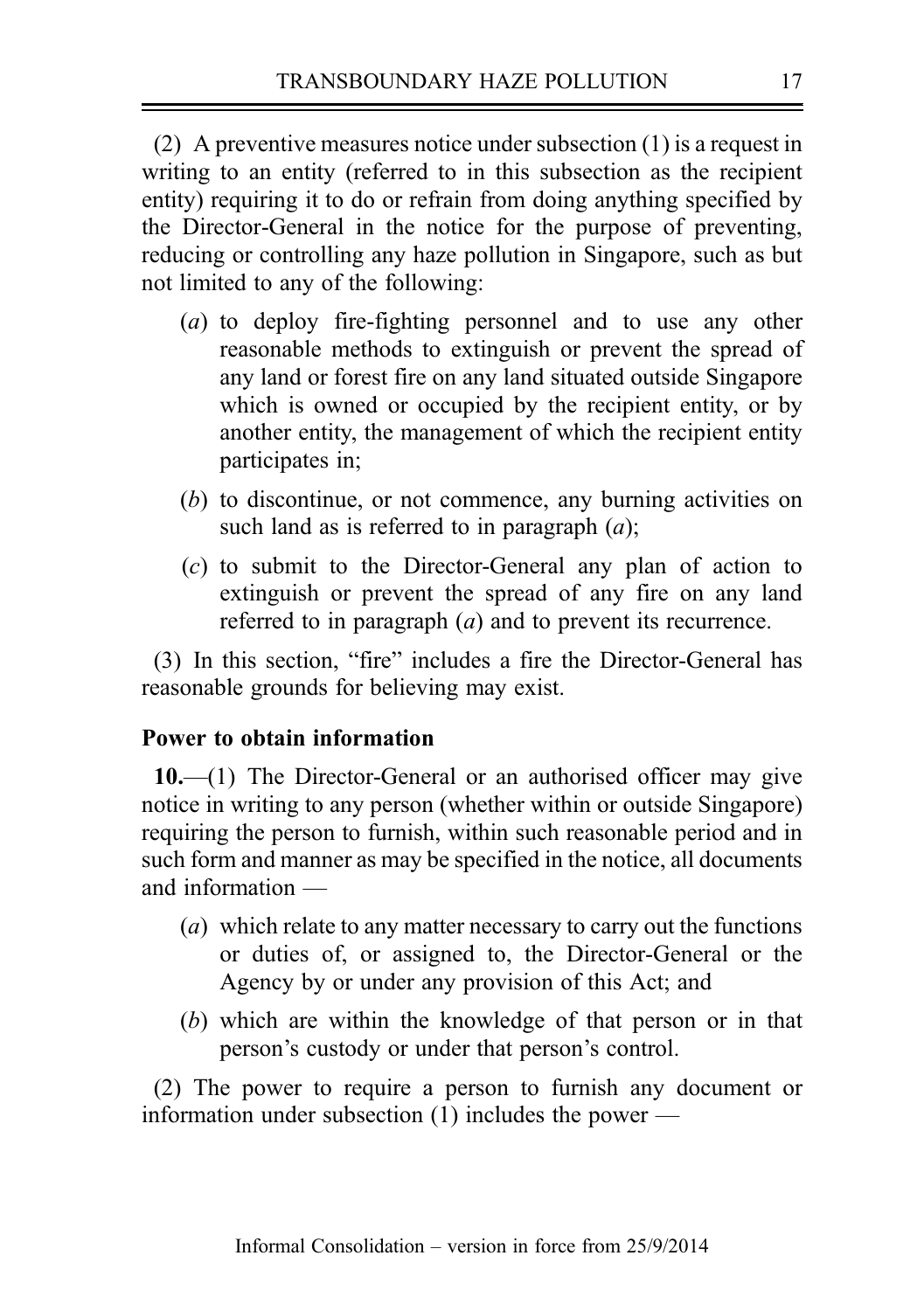- (a) to require that person, or any individual who is or was an officer or employee of that person, to provide an explanation of the document or information;
- (b) if the document or information is not furnished, to require that person to state, to the best of that person's knowledge and belief, where it is; and
- (c) if the information is recorded otherwise than in legible form, to require the information to be made available to the Agency in legible form.

(3) A notice under subsection (1) must be served on a person in the following manner and no other manner:

- (*a*) where the person is an individual within Singapore by delivering the notice personally to the person;
- (b) where the person is a body corporate, an unincorporated association or a partnership within Singapore — by delivering the notice personally to an officer of the body corporate or unincorporated association, or a partner of the partnership;
- (c) where the person is a body corporate, an unincorporated association or a partnership within Singapore and participates in the management of a body corporate, an unincorporated association or a partnership outside Singapore — by delivering the notice personally to an officer of the first‑mentioned body corporate or unincorporated association, or a partner of the first-mentioned partnership;
- (d) where the person is a body corporate, an unincorporated association or a partnership which does not have any place of business in Singapore — by delivering the notice personally to an officer of the body corporate or unincorporated association, or a partner of the partnership when the officer or partner is within Singapore;
- (e) where the person has consented to the service of the notice by any mode — by that mode.

(4) A notice under subsection (1) to any person takes effect only from the date the notice is served on the person and shall also specify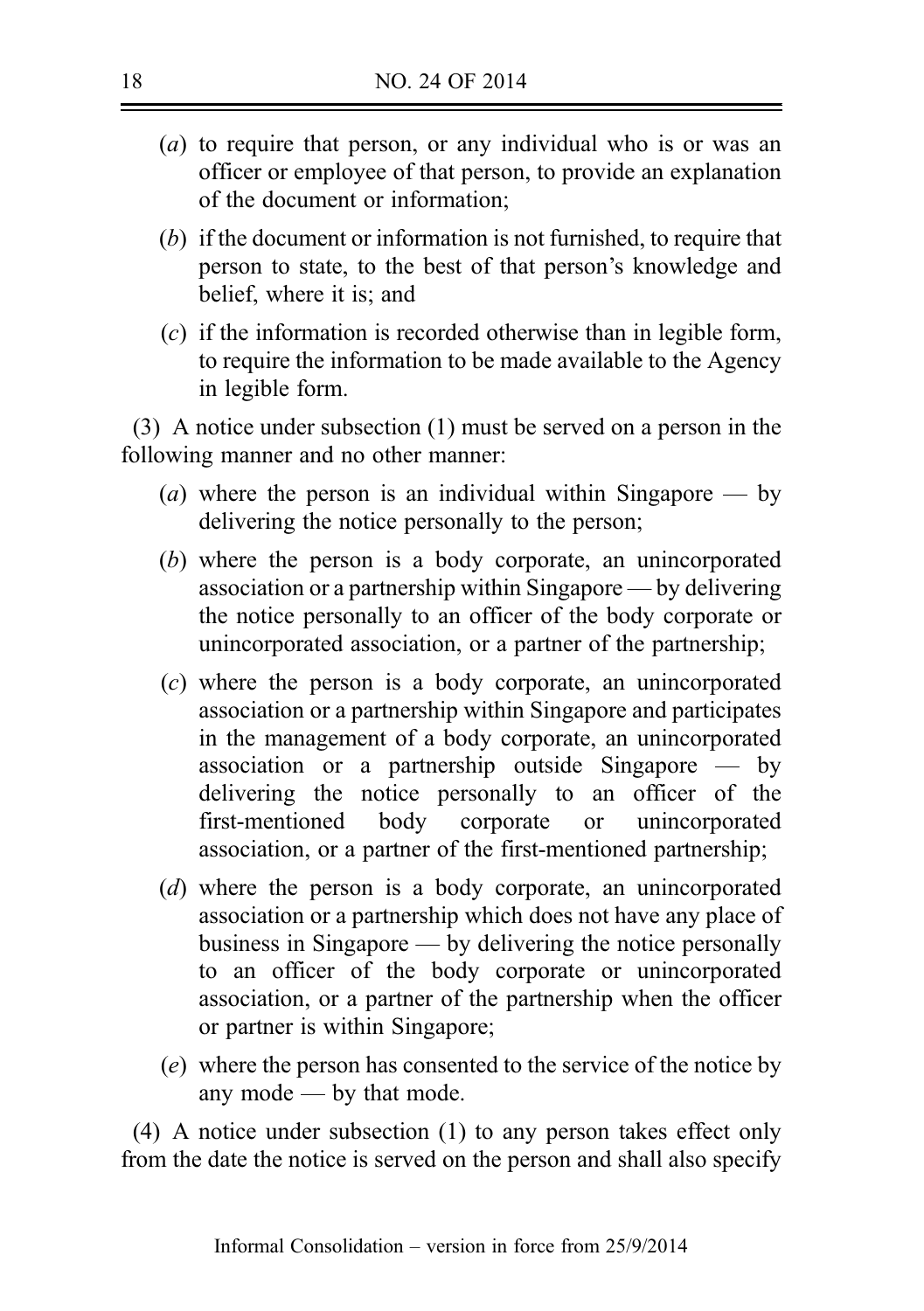the period (which shall run from the date the notice takes effect) within which the person must comply with the notice.

(5) Where a court is satisfied that any person served with a notice under subsection (1) intends to leave Singapore, the court may, on the application of the Public Prosecutor but after giving due regard to the person's circumstances, by order require the person to remain in Singapore for such period as the court considers reasonable to ensure that the person complies with the notice.

(6) If a person (whether in or outside Singapore) who is served with a notice under subsection (1) fails, without reasonable excuse, to do or refrain from doing anything required of the person by that notice, the person shall be guilty of an offence and shall be liable on conviction to a fine not exceeding \$5,000 or to imprisonment for a term not exceeding one month or to both.

(7) If a person within Singapore on whom a notice under subsection (1) is served —

- (a) intentionally alters, suppresses or destroys any document or information which he has been required by the notice to furnish; or
- (b) in furnishing any document or information required by the notice, makes any statement which the person knows to be false in a material particular, or recklessly makes such a statement,

that person shall be guilty of an offence and shall be liable on conviction to a fine not exceeding \$5,000 or to imprisonment for a term not exceeding 3 months or to both.

(8) If any person fails to comply with a notice under subsection (1), the court may, on the application of the Director-General or an authorised officer, make such order as the court thinks fit to secure compliance with that notice, and any such order may provide that all the costs or expenses of and incidental to the application shall be borne by that person or by any officer or employee of that person who is responsible for the failure.

(9) Where a notice under subsection (1) is issued in connection with investigations into a suspected offence under this Act, the Agency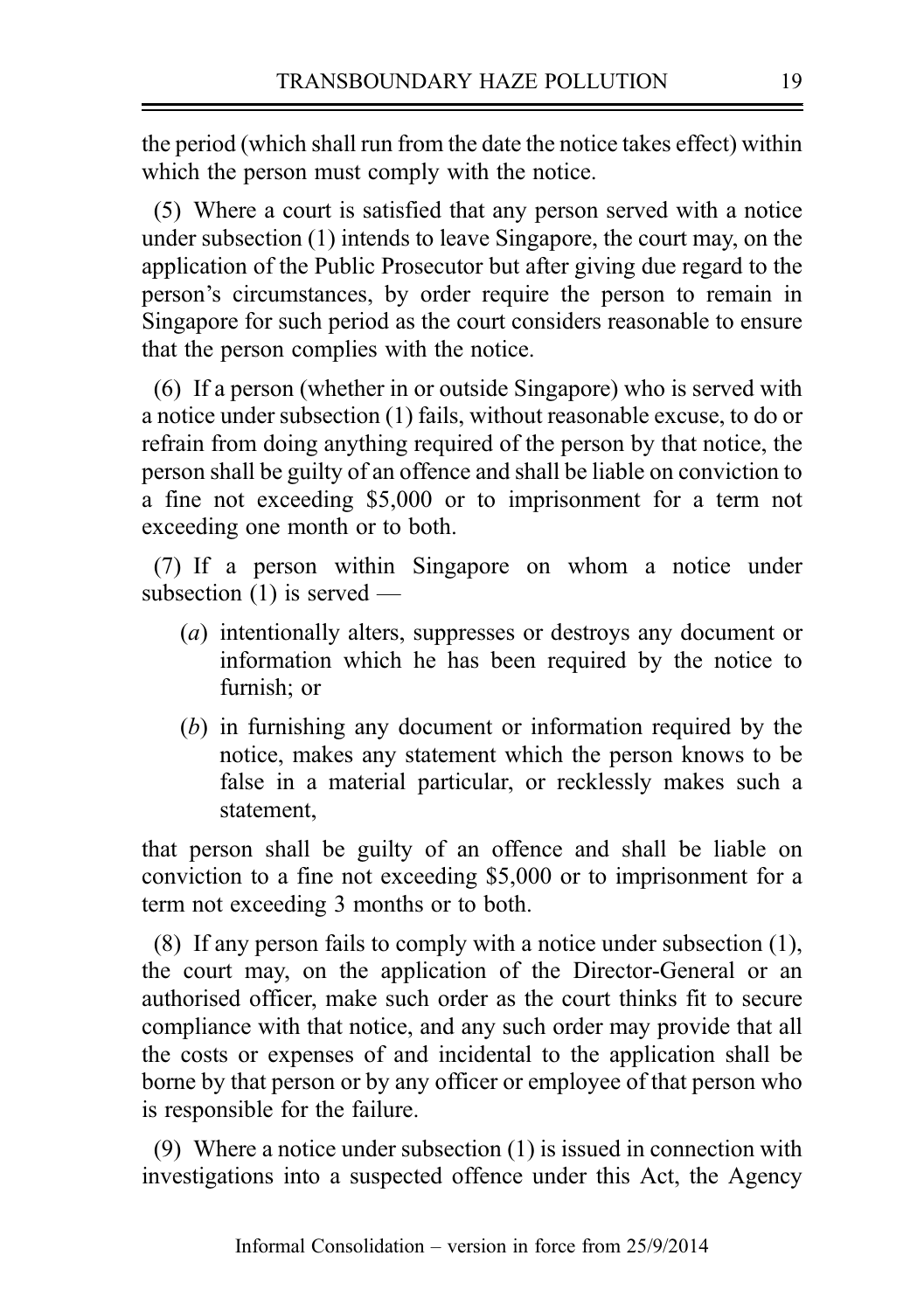through an authorised officer may, at any time after the expiry of the period specified in the notice, enter any building or place where the Agency has reason to believe that any document or information, in respect of which it has given the notice, may be found, and seize or take extracts from or copies of any such document or information.

(10) The Agency shall be entitled without payment to keep any document or information, or any copy or extract thereof, furnished to it under subsection (1) or obtained under subsection (9).

- $(11)$  In this section
	- "body corporate" includes a limited liability partnership registered under the Limited Liability Partnerships Act (Cap. 163A);

"officer" —

- (a) in relation to a body corporate, means any director, partner, member of the committee of management, chief executive, manager, secretary or other similar officer of the body corporate and includes any person purporting to act in any such capacity; or
- (b) in relation to an unincorporated association (other than a partnership), means the president, the secretary, or any member of the committee of the unincorporated association, or any person holding a position analogous to that of president, secretary or member of a committee and includes any person purporting to act in any such capacity;

"partner" includes a person purporting to act as a partner.

## Power to examine and secure attendance, etc.

11.—(1) For the purpose of investigating any offence under section 5, the Director-General or an authorised officer may do all or any of the following:

(a) examine orally any person who appears to be acquainted with matters related to the offence;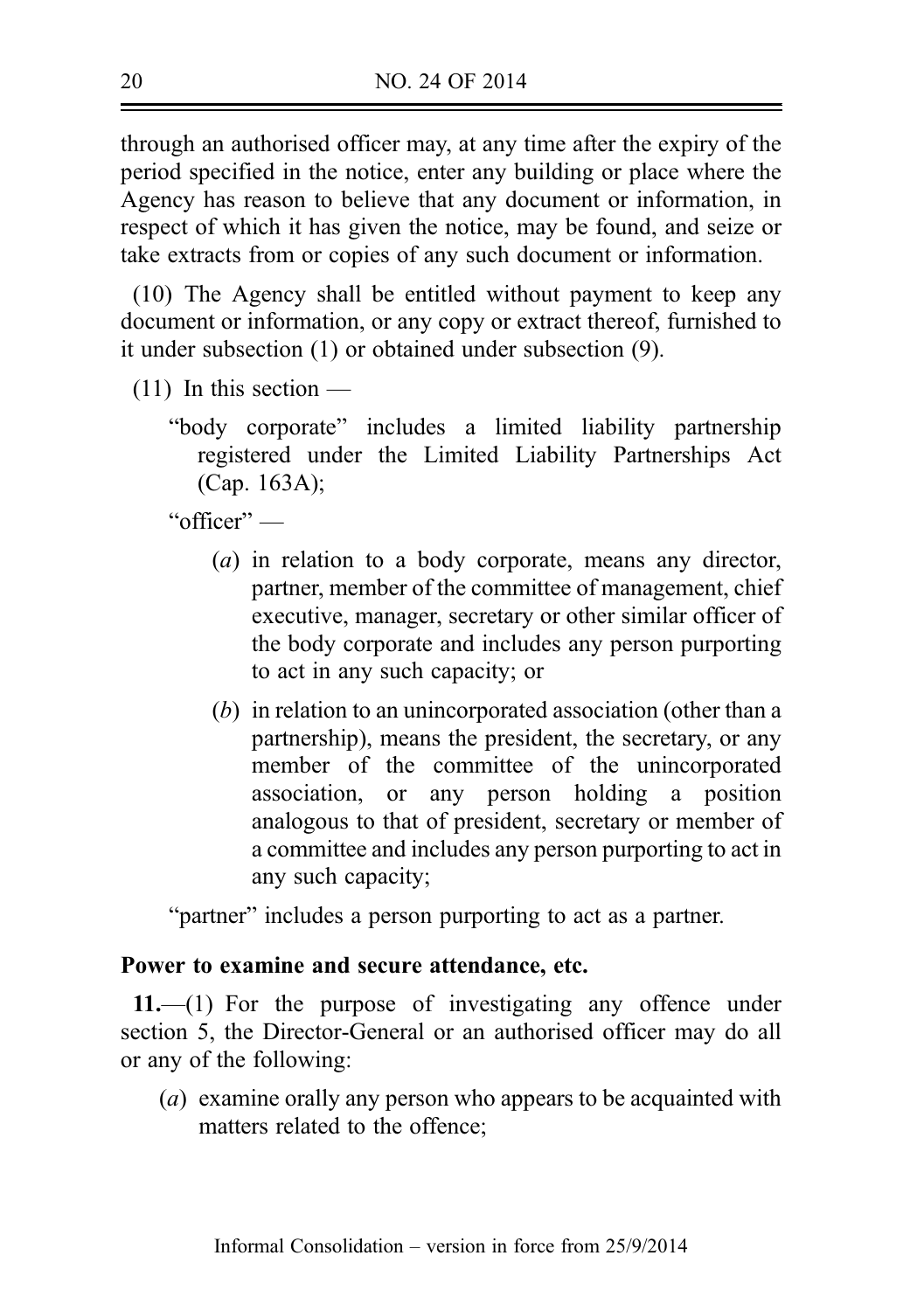- (b) require by notice in writing the attendance before himself of any person within Singapore who, from information given or otherwise, appears to be acquainted with matters related to the offence;
- (c) require any person to furnish any information or produce any book or document, or any copy thereof, in the possession of that person and, without payment, inspect, keep, copy or take extracts from that book, document or copy.

(2) Any person examined under this section shall be bound to state truly what he knows of the matters related to the offence, whether or not the furnishing of information or production of any book or document or other disclosure might incriminate the person.

- (3) A statement made by any person examined under this section
	- (*a*) shall be in writing;
	- (b) shall be read over to him:
	- (c) if he does not understand English, shall be interpreted for him in a language that he understands; and
	- (d) after correction, if necessary, shall be signed by him.

(4) If any person fails to attend as required by a notice under subsection  $(1)(b)$ , the Director-General or authorised officer may report such failure to a Magistrate, who may thereupon issue a warrant to secure the attendance of that person as required by the notice.

### Public servants

12. The Director-General and all authorised officers, when performing or exercising any function, duty or power under this Act, shall be deemed to be public servants for the purposes of the Penal Code (Cap. 224).

### Protection from personal liability

13. No liability shall be incurred by the Director–General, any authorised officer, any member, officer or employee of the Agency, or any other person acting under the direction of the Agency, for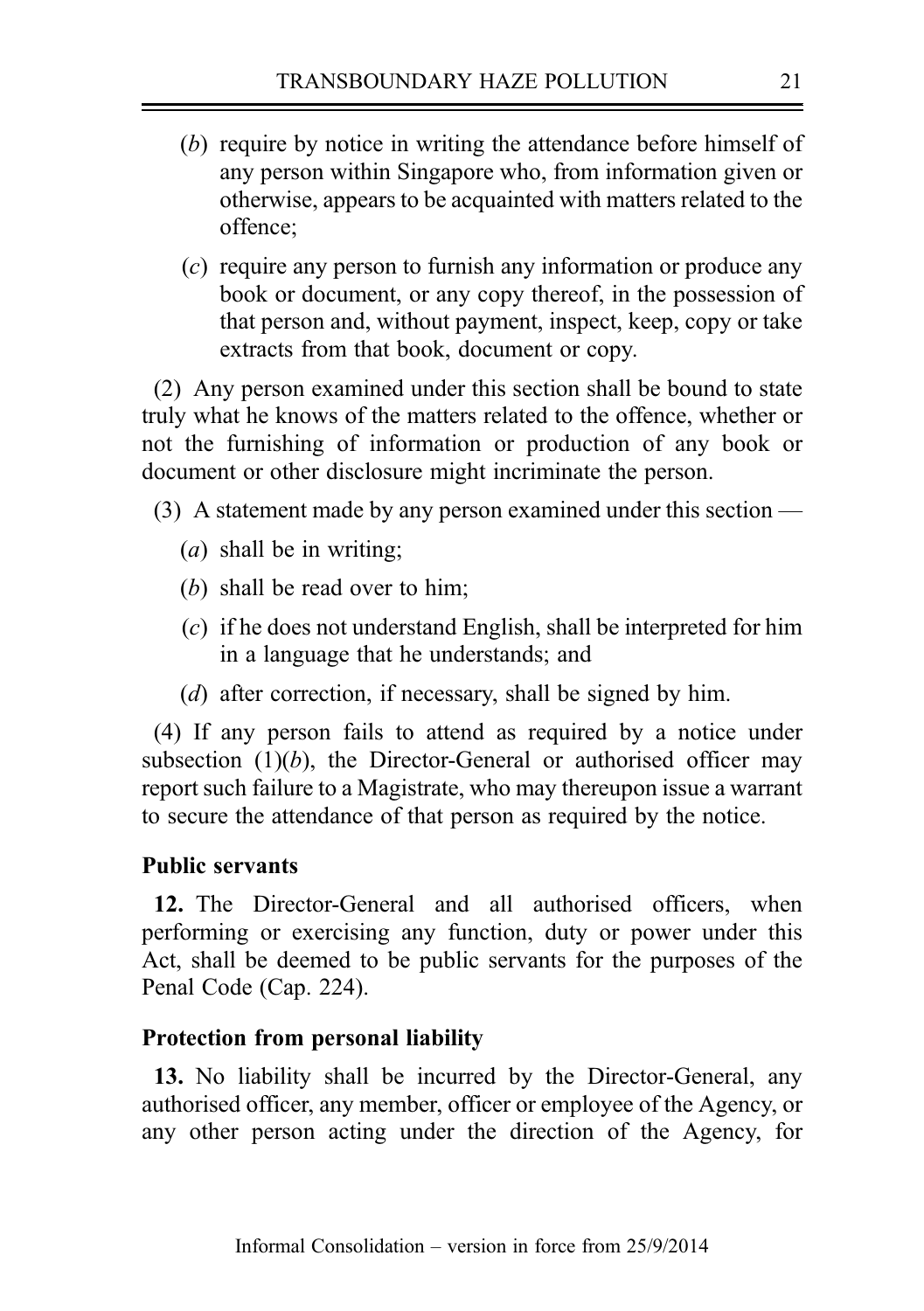anything which is done or purported to be done in good faith and with reasonable care in —

- (a) the exercise or purported exercise of any power under this Act; or
- (b) the performance or purported performance of any function or duty under this Act.

## Penalty for obstructing Director-General or authorised officer in his duty

14. Any person who at any time obstructs, hinders or delays the Director‑General or any authorised officer in the performance or execution of his duty or of anything which he is empowered or required to do by or under this Act shall be guilty of an offence and shall be liable on conviction —

- (a) to a fine not exceeding \$10,000 or to imprisonment for a term not exceeding 3 months or to both; and
- (b) in the case of a second or subsequent conviction, to a fine not exceeding \$20,000 or to imprisonment for a term not exceeding 3 months or to both.

## PART IV

## **MISCELLANEOUS**

### Service of documents, etc.

15.—(1) Subject to subsection  $(3)$  and section 10(3), any notice, order or other document required or authorised to be given or served under this Act may be served —

(*a*) in the case of an individual —

- (i) by delivering it to the individual personally;
- (ii) by leaving it with an adult person apparently resident at, or by sending it by pre-paid registered post to, the usual or last known address of the place of residence of the individual;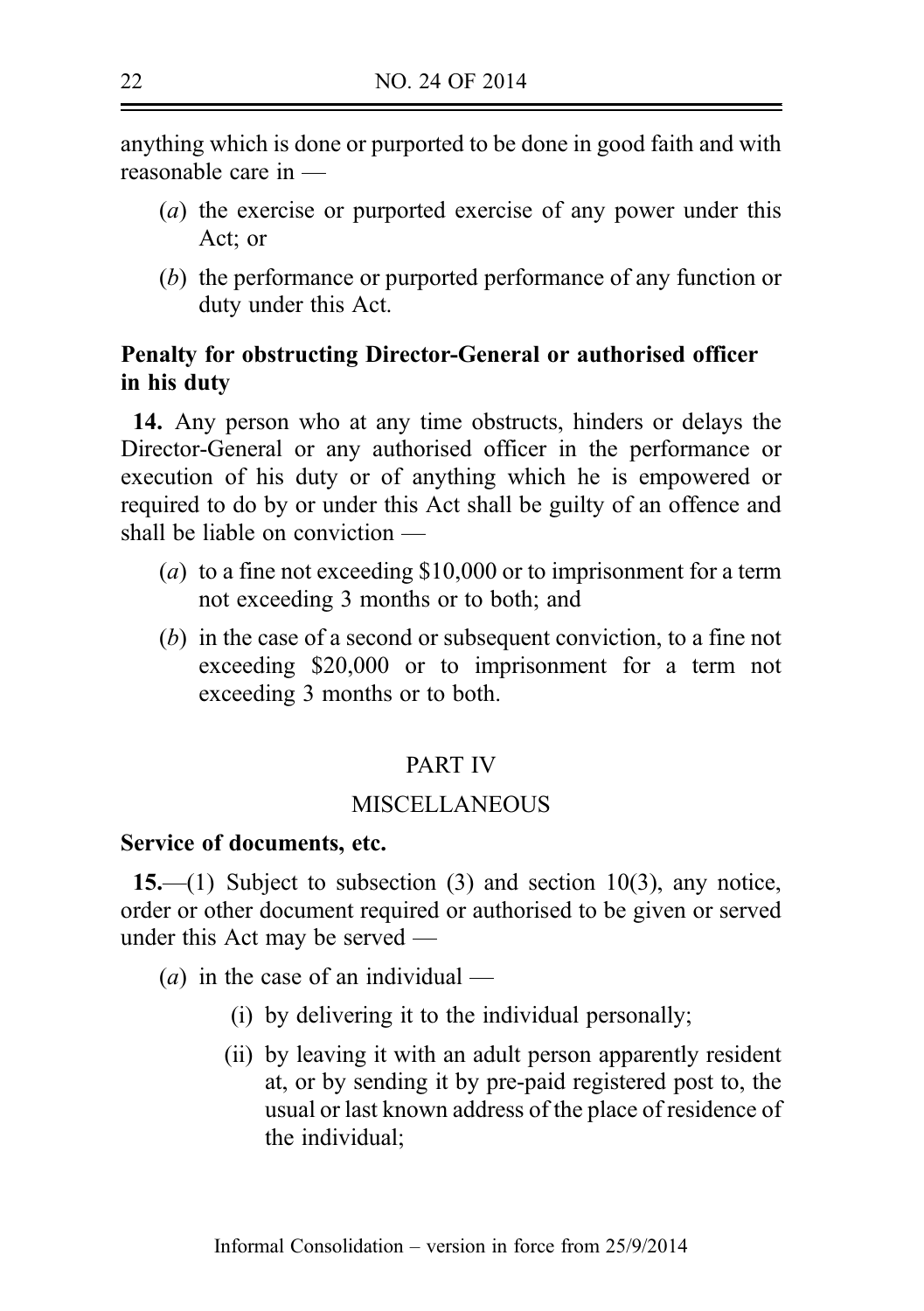- (iii) by leaving it with an adult person apparently employed at, or by sending it by pre‑paid registered post to, the usual or last known address of the place of business of the individual;
- (iv) by affixing a copy of the document in a conspicuous place at the usual or last known address of residence or business of the individual; or
- (v) by sending it by facsimile transmission to the fax transmission number operated at the usual or last known address of the place of residence or business of the individual, or the last fax number given to the Agency or an authorised officer by the individual as the facsimile transmission number for the service of documents on the individual;
- (b) in the case of a partnership other than a limited liability partnership —
	- (i) by delivering it to any one of the partners or the secretary or other like officer of the partnership;
	- (ii) by leaving it at, or by sending it by pre‑paid registered post to, the principal or last known place of business of the partnership in Singapore; or
	- (iii) by sending it by facsimile transmission to the fax transmission number operated at the principal or last known place of business of the partnership in Singapore; and
- (c) in the case of any limited liability partnership or any other body corporate —
	- (i) by delivering it to the secretary or other like officer of the body corporate or, in the case of a limited liability partnership, the manager thereof;
	- (ii) by leaving it at, or by sending it by pre-paid registered post to, the registered office or principal office of the limited liability partnership or body corporate in Singapore; or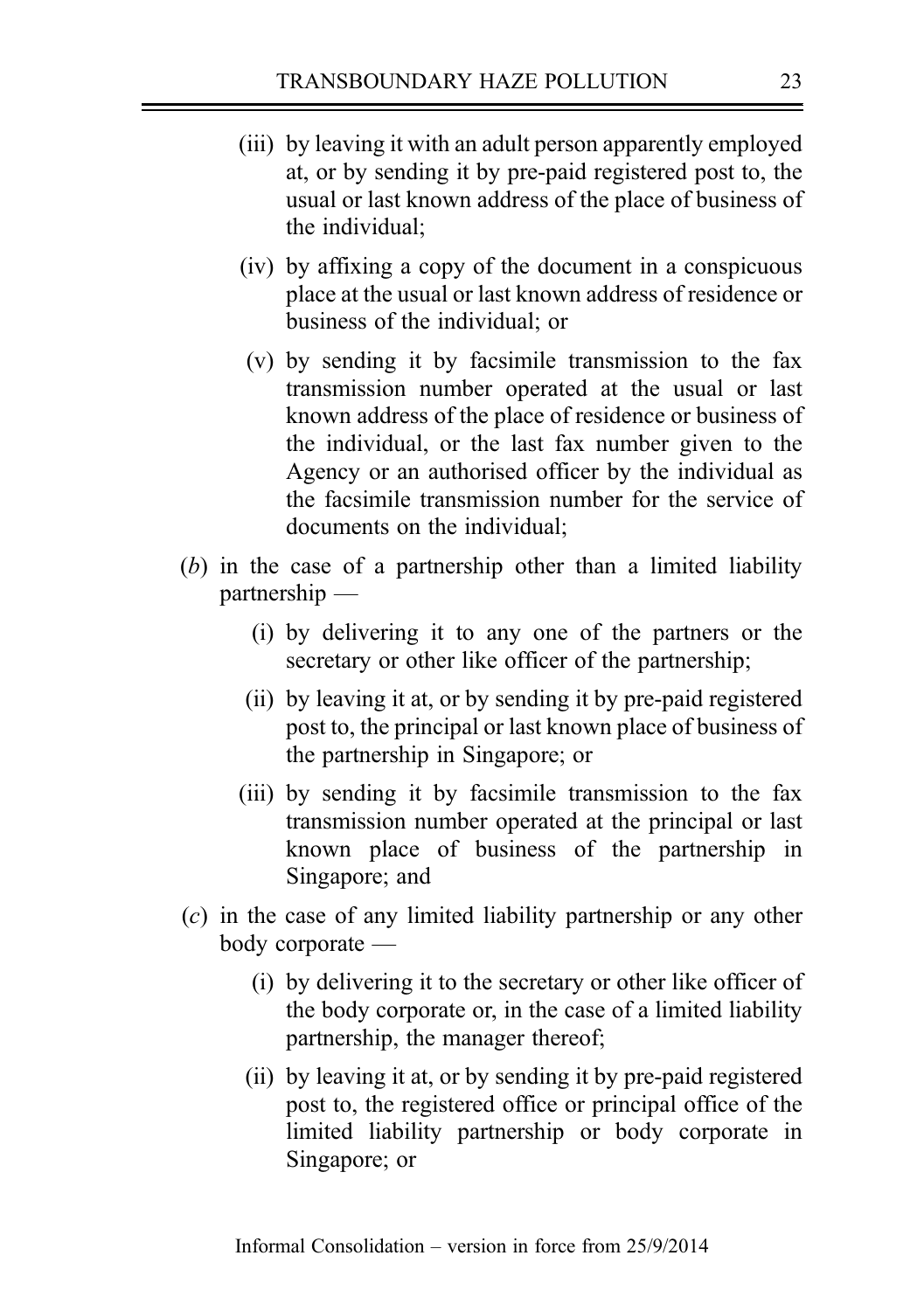(iii) by sending it by facsimile transmission to the fax transmission number operated at the registered office or principal office of the limited liability partnership or body corporate in Singapore.

(2) Where any notice or other document to be served by the Agency, the Director-General or an authorised officer is —

- (a) sent by a facsimile transmission to the fax transmission number operated at the last known place of residence or business or registered office or principal office in accordance with subsection (1), it shall be deemed to have been duly served on the person to whom it is addressed on the day of transmission, subject to receipt on the sending facsimile machine of a notification (by electronic or other means) of a successful transmission to the place of residence or business or registered office or principal office, as the case may be; and
- (b) sent by pre-paid registered post, it shall be deemed to have been duly served on the person to whom it is addressed 2 days after the day the notice or document was posted, whether or not it is returned undelivered.

(3) This section shall not apply to notices, summonses and other documents to be served in proceedings in court.

## Offences by bodies corporate, etc.

16.—(1) Where an offence under this Act has been committed by a body corporate, an unincorporated association or a partnership, any person who at the time of the commission of the offence was an officer of the body corporate or unincorporated association, or a partner or a partnership, purporting to act in such capacity shall be guilty of that offence and shall be liable to be proceeded against and punished accordingly unless he proves, on a balance of probabilities —

- (a) that the offence was committed without his consent, connivance or privity; and
- (b) that he exercised all such diligence to prevent the commission of the offence as he ought to have exercised, having regard to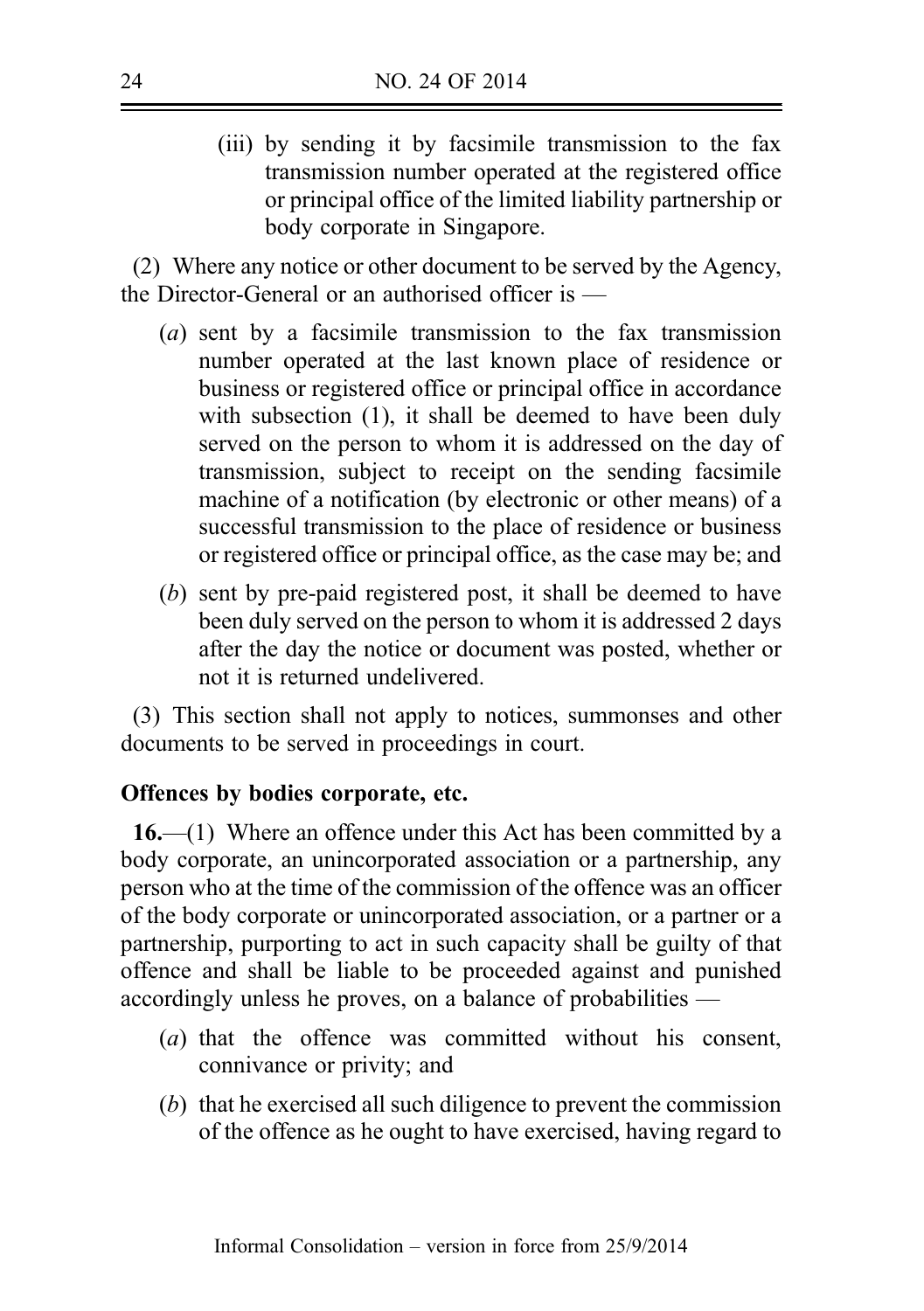the nature of his functions in that capacity and to all the circumstances.

(2) In this section, "body corporate", "officer" and "partner" have the same meanings as in section 10(11).

### Notice to attend court

17.—(1) Where it appears to the Director-General or any authorised officer that any person has committed an offence under this Act, the Director‑General or authorised officer may, in his discretion, serve upon the person a notice in such form as may be prescribed requiring the person to attend the court, at the hour and on the date specified in the notice.

(2) The Director-General or authorised officer shall prepare a duplicate of the notice referred to in subsection (1) and, if so required by a court, produce the same to the court.

(3) On an accused person appearing before a court in pursuance of such a notice, the court shall take cognizance of the offence alleged and shall proceed as though he were produced before the court under section 153 of the Criminal Procedure Code (Cap. 68).

(4) If a person, upon whom such a notice has been served, fails to appear before a court in accordance therewith, the court shall thereupon issue a warrant for the arrest of that person.

(5) Upon a person arrested in pursuance of a warrant issued under subsection (4) being produced before a court, the court shall —

- (a) proceed as though he were produced under section 153 of the Criminal Procedure Code; and
- (b) at the conclusion of the proceedings, call upon him to show cause why he should not be punished for failing to attend in compliance with the notice served upon him and, if cause is not shown, may order him to pay such fine not exceeding \$2,000 as the court thinks fit or may commit him to prison for a term not exceeding 2 months.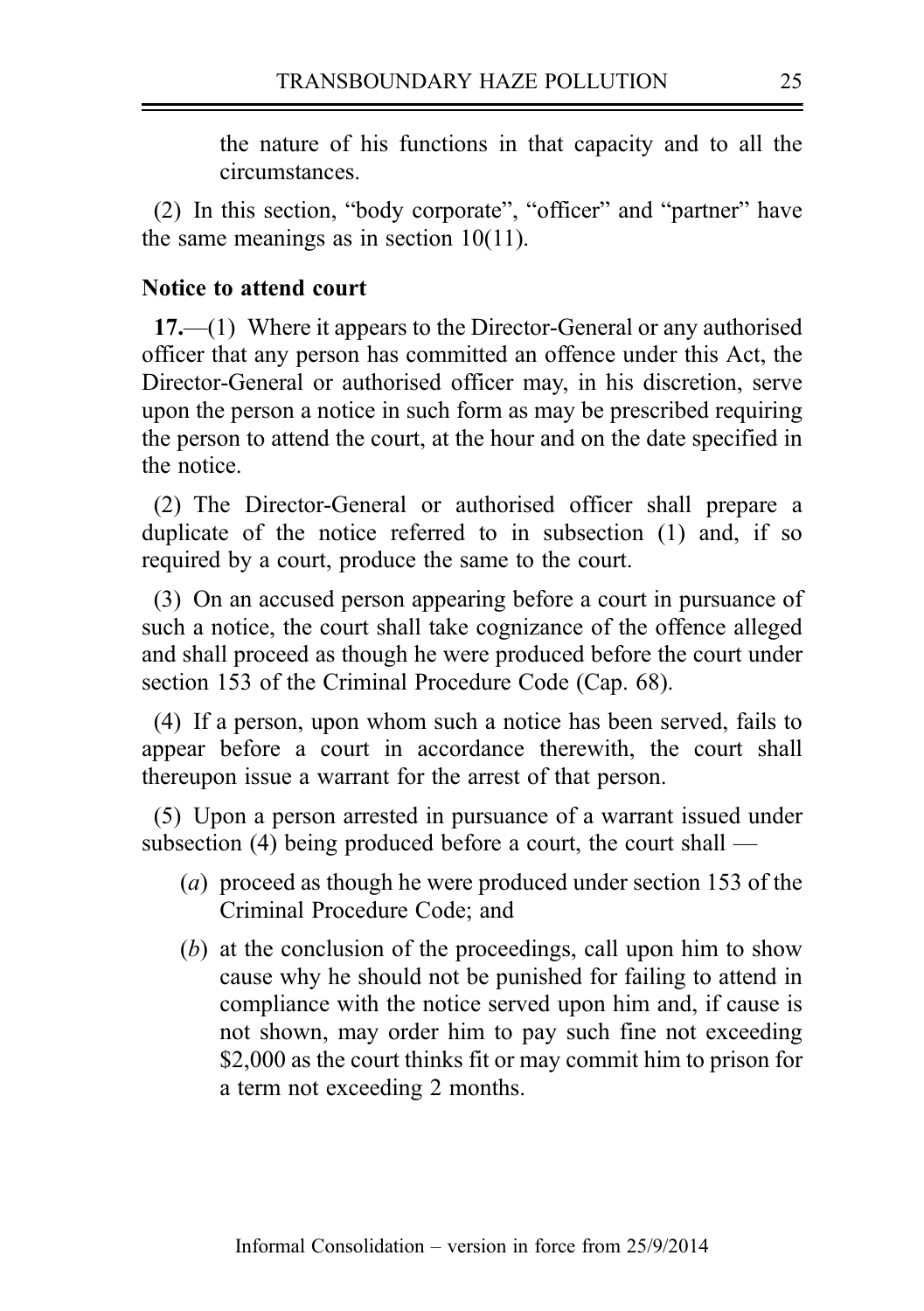## Jurisdiction of court

18. Notwithstanding any provision to the contrary in the Criminal Procedure Code (Cap. 68), a District Court shall have jurisdiction to try any offence under this Act and shall have power to impose the full penalty or punishment in respect of the offence.

## Composition of offences

19.—(1) The Director-General may, in his discretion, compound any offence under this Act which is prescribed as a compoundable offence by collecting from a person reasonably suspected of having committed the offence a sum not exceeding the lower of the following:

- (a) one half of the amount of the maximum fine that is prescribed for the offence;
- (b) \$5,000.

(2) On payment of such sum of money, no further proceedings shall be taken against that person in respect of the offence.

(3) All sums collected under this section shall be paid into the Consolidated Fund.

### Notices may be given by authorised officer

 $20$ —(1) All notices which the Director–General is empowered to give by or under this Act may, subject to the direction of the Director-General, be given by any authorised officer on behalf of the Director-General.

(2) Where any notice requires authentication, the signature or an official facsimile thereof of the Director‑General or any authorised officer affixed thereto shall be sufficient authentication.

#### Inaccuracies in documents

21.—(1) No misnomer or inaccurate description of any person, premises, building, holding, street or place named or described in any document prepared, issued or served under, by virtue of or for the purposes of this Act shall in any way affect the operation of this Act as